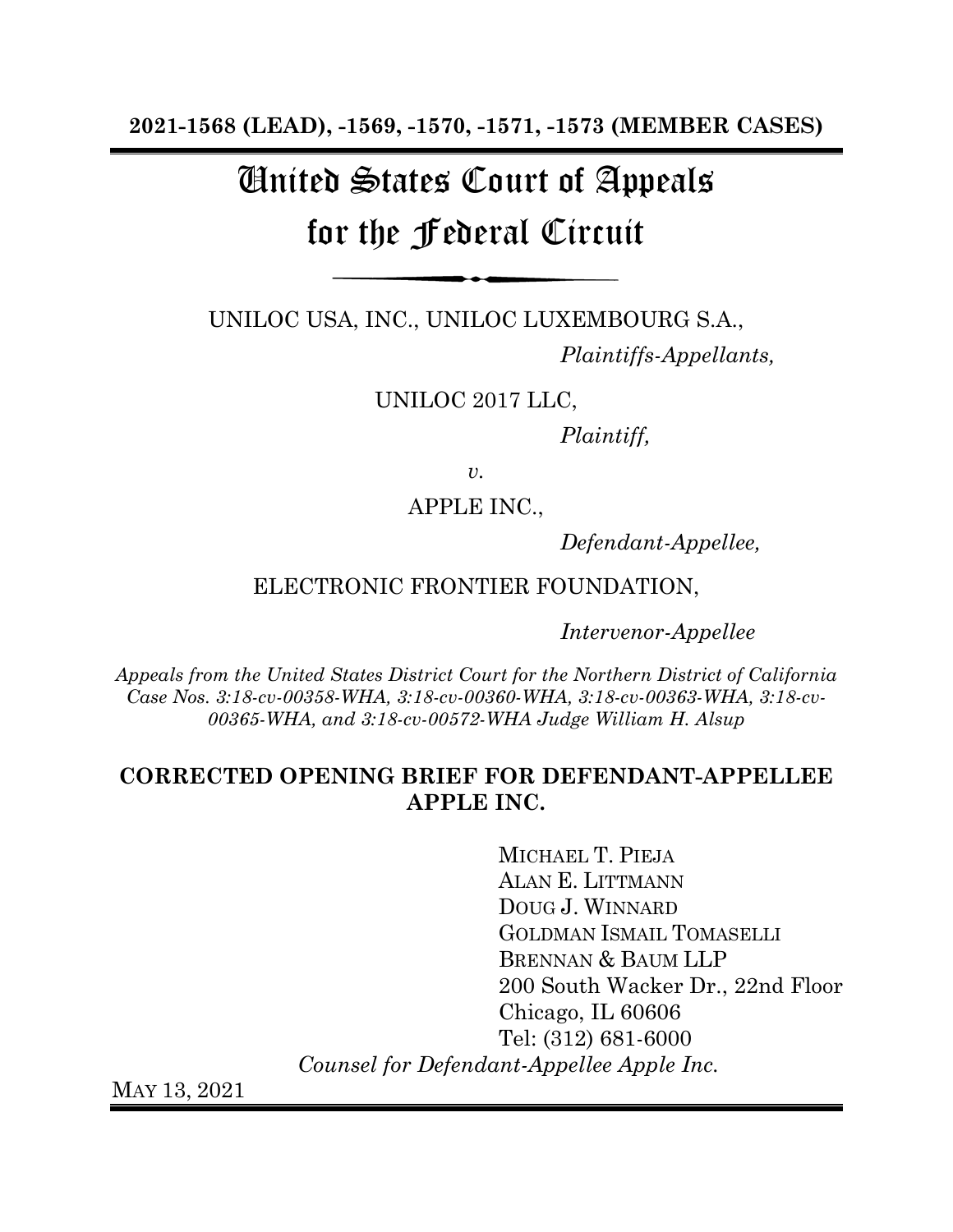#### **AMENDED CERTIFICATE OF INTEREST**

<span id="page-1-0"></span>Counsel for Defendant-Appellee Apple Inc. certifies the following:

1. The full name of every party represented by me in this case is: Apple Inc.

2. The name of the real party in interest represented by me is: None.

3. All parent corporations and any publicly held companies that own 10 percent or more of the stock of the party represented by me are: None.

4. The names of all law firms and the partners or associates that appeared for the party or amicus now represented by me in the trial court or agency or are expected to appear in this court (and who have not or will not enter an appearance in this case) are: Harry Lee Gillam of Gillam & Smith, LLP (former); Melissa R. Smith of Gillam & Smith, LLP (former); Kenneth Baum of Goldman Ismail Tomaselli Brennan & Baum LLP; Jennifer Greenblatt of Goldman Ismail Tomaselli Brennan & Baum LLP; Andrew J. Rima of Goldman Ismail Tomaselli Brennan & Baum LLP; Emma C. Ross of Goldman Ismail

i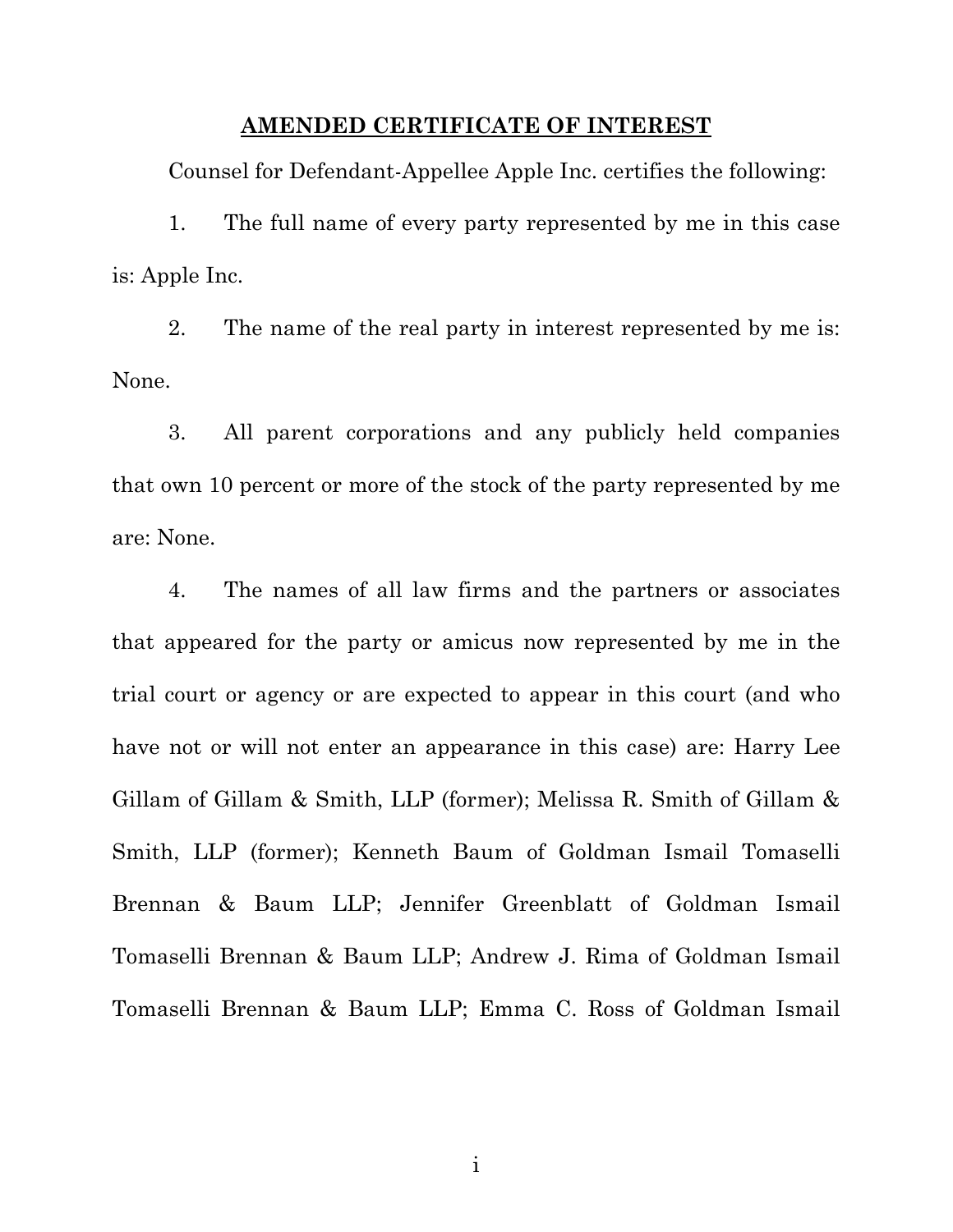Tomaselli Brennan & Baum LLP; Lauren Abendshien of Goldman Ismail Tomaselli Brennan & Baum LLP (former).

5. The title and number of any case known to me to be pending in this or any other court or agency that will directly affect or be directly affected by this court's decision in the pending appeal: None.

6. Information required under Fed. R. App. P. 26.1(b) (organizational victims in criminal cases) and 26.1(c) (bankruptcy case debtors and trustees). Fed. Cir. R. 47.4(a)(6): None.

May 13, 2021 */s/ Doug J. Winnard* Doug J. Winnard

> *Attorney for Defendant-Appellee Apple Inc.*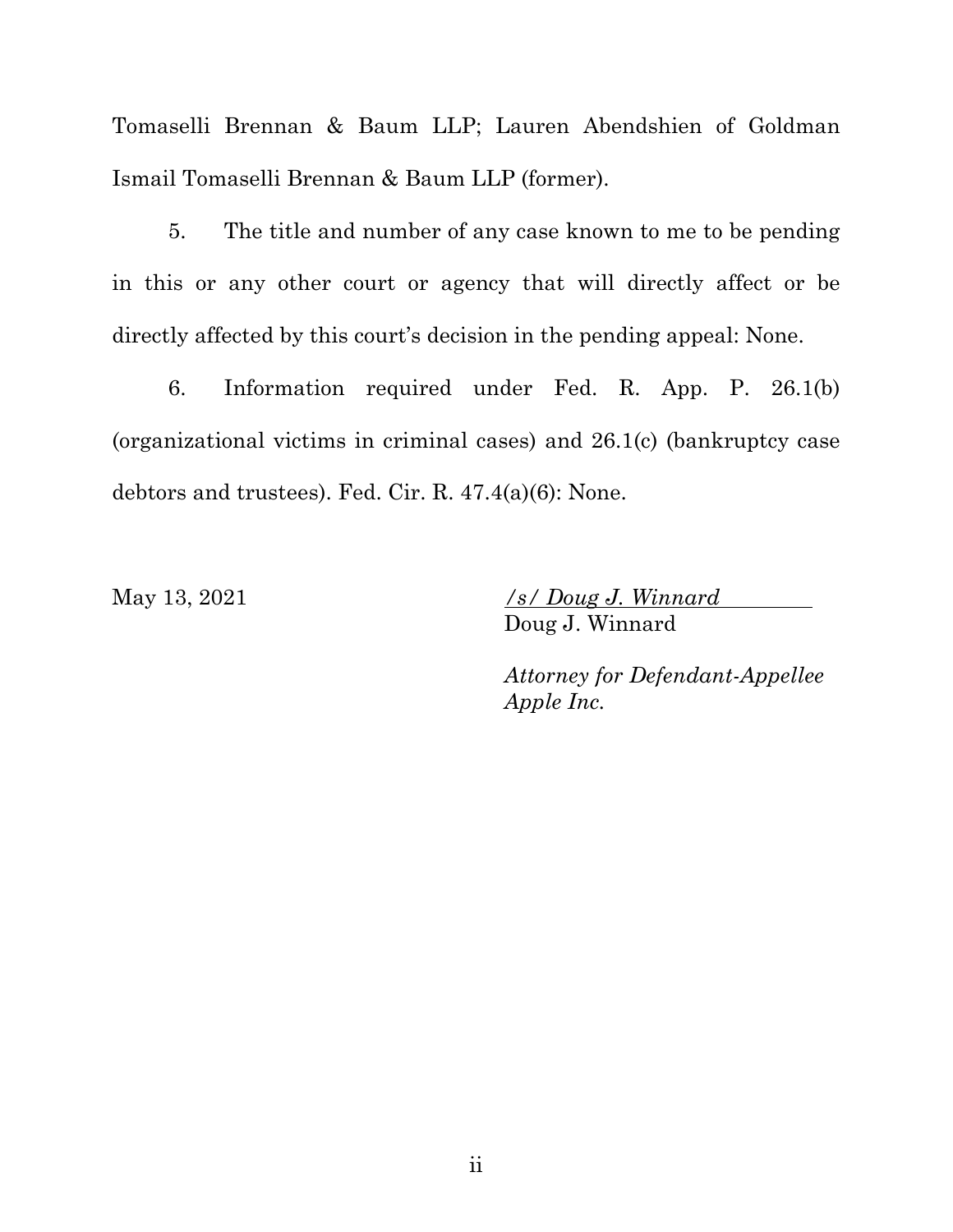# **TABLE OF CONTENTS**

| Ι.   |           |                                                                                              |  |  |  |  |  |  |
|------|-----------|----------------------------------------------------------------------------------------------|--|--|--|--|--|--|
| П.   |           |                                                                                              |  |  |  |  |  |  |
|      | A.        | Following Remand, The Parties Agree To Unseal<br>All Uniloc And Fortress Documents At Issue3 |  |  |  |  |  |  |
|      | <b>B.</b> | Apple Files A Motion To Dismiss For Lack Of<br>Subject-Matter Jurisdiction Based On Uniloc's |  |  |  |  |  |  |
|      | C.        | Uniloc And Fortress Request To Seal An Internal                                              |  |  |  |  |  |  |
|      | D.        | The Electronic Frontier Foundation Moves To<br>Intervene And The District Court Holds A      |  |  |  |  |  |  |
|      | Е.        | The District Court Denies Uniloc's And Fortress's                                            |  |  |  |  |  |  |
| III. |           |                                                                                              |  |  |  |  |  |  |
| IV.  |           | ARGUMENT<br>14                                                                               |  |  |  |  |  |  |
|      | A.        | The District Court Abused Its Discretion In<br>Denying The Motion To Seal Third Party        |  |  |  |  |  |  |
|      |           | 1.<br>The District Court Committed An Error Of<br>Law By Applying Heightened Scrutiny To     |  |  |  |  |  |  |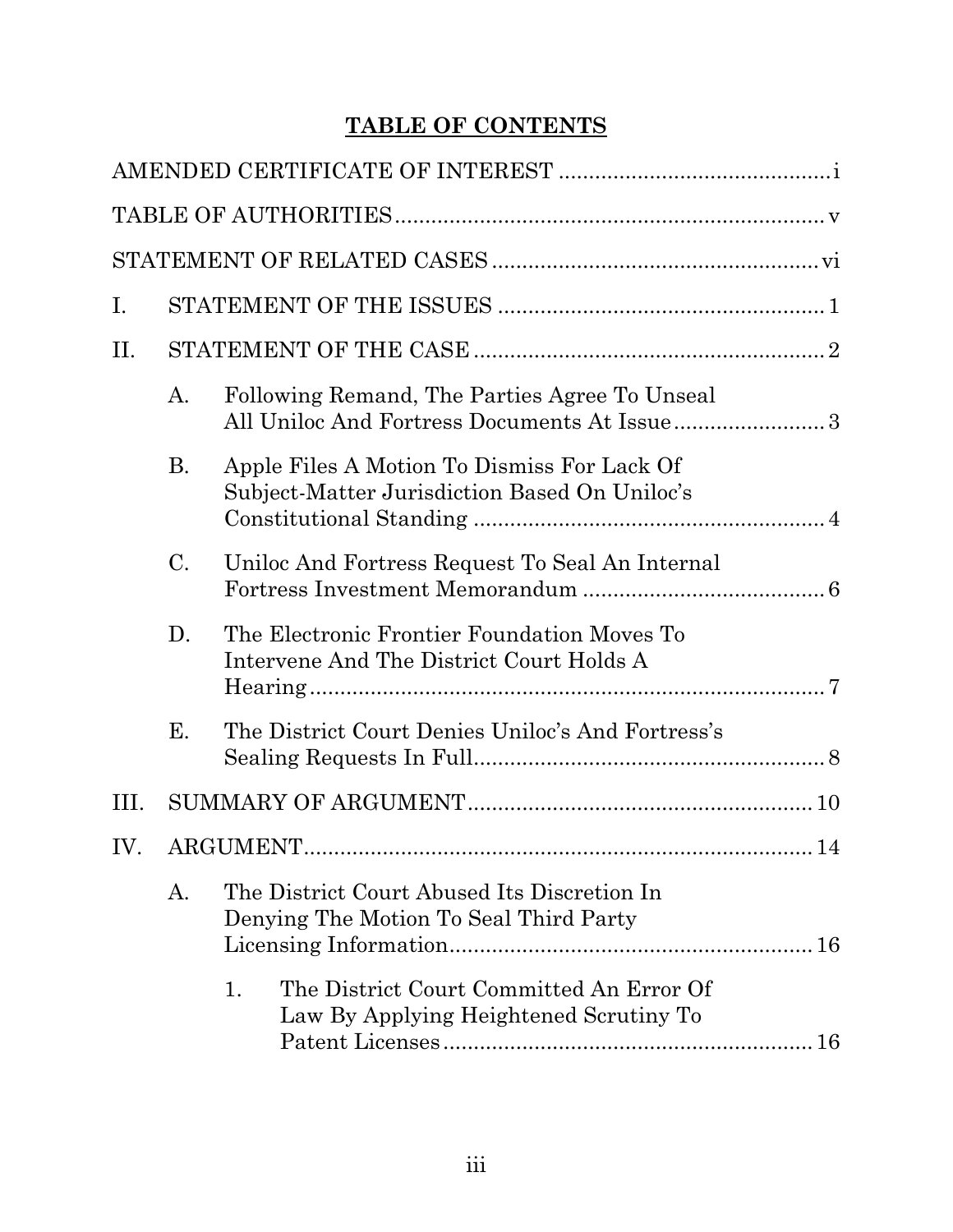|    |           | 2.      | The District Court Committed An Error Of<br>Law By Weighing Factors Beyond The<br>Public's Understanding Of The Judicial               |    |  |  |  |
|----|-----------|---------|----------------------------------------------------------------------------------------------------------------------------------------|----|--|--|--|
|    |           | 3.      | The District Court Committed An Error Of<br>Fact By Finding That Irrelevant Details Of<br>Individual Third-Party Licenses Went To      |    |  |  |  |
|    |           | 4.      | At Minimum, Wholly Irrelevant Licensing                                                                                                |    |  |  |  |
|    | <b>B.</b> |         | The District Court Incorrectly Refused To Seal<br>Third-Party Licensing Information Contained<br>Within Fortress's Internal Investment |    |  |  |  |
|    |           |         |                                                                                                                                        |    |  |  |  |
| V. |           | SOUGHT. | CONCLUSION AND STATEMENT OF RELIEF                                                                                                     | 26 |  |  |  |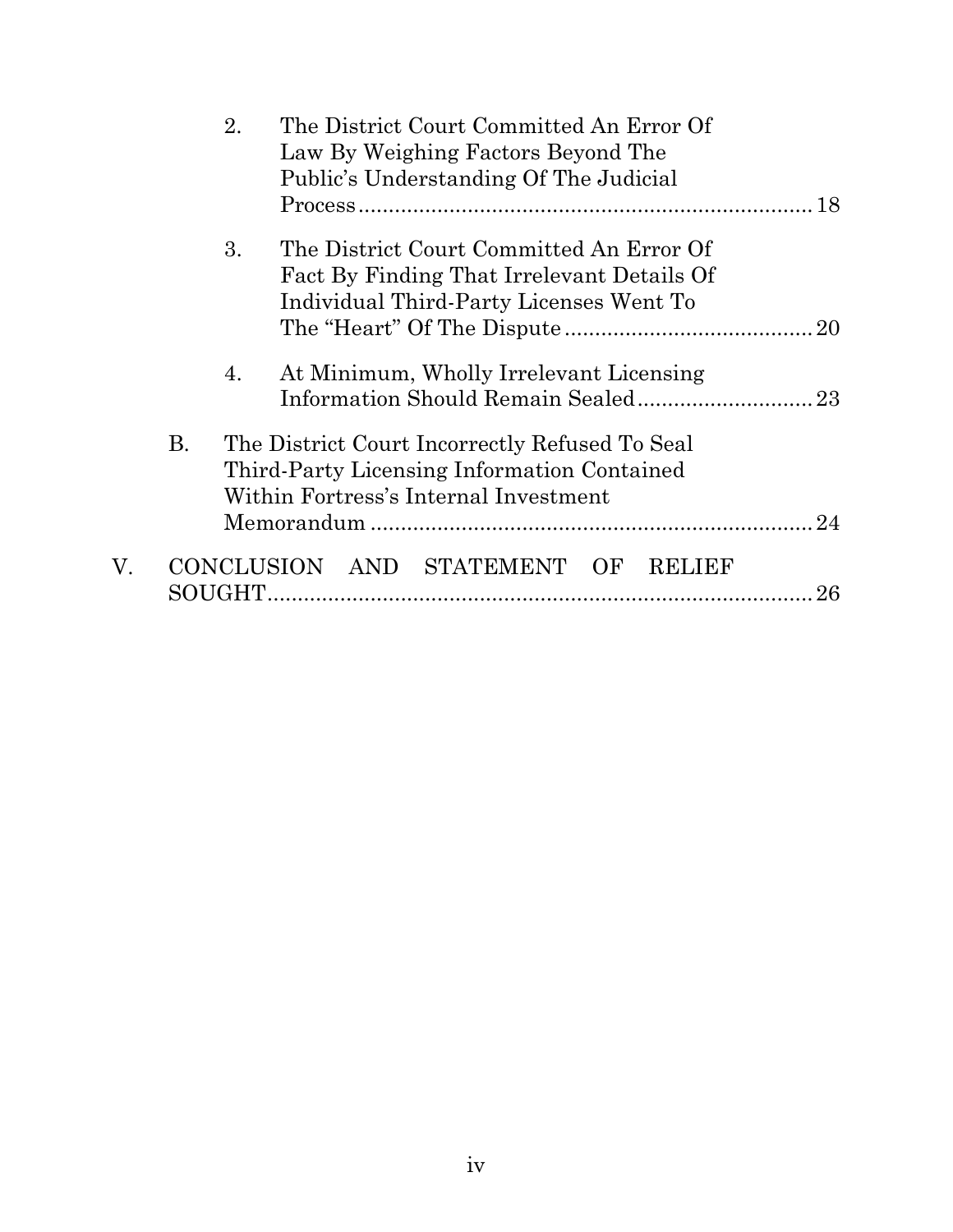# **TABLE OF AUTHORITIES**

# <span id="page-5-0"></span>**Cases**

| Apple Inc. v. Samsung Elecs. Co.,                        |
|----------------------------------------------------------|
| Ctr. for Auto Safety v. Chrysler Grp., LLC,              |
| Earth Island Inst. v. Carlton,                           |
| In re Elec. Arts, Inc.,                                  |
| Kamakana v. City & Cty. of Honolulu,                     |
| Nixon v. Warner Commc'ns, Inc.,                          |
| Smith v. Jackson,                                        |
| Uniloc $2017$ LLC v. Apple, Inc.,                        |
| Valley Broad. Co. v. U.S. Dist. Court for Dist. of Nev., |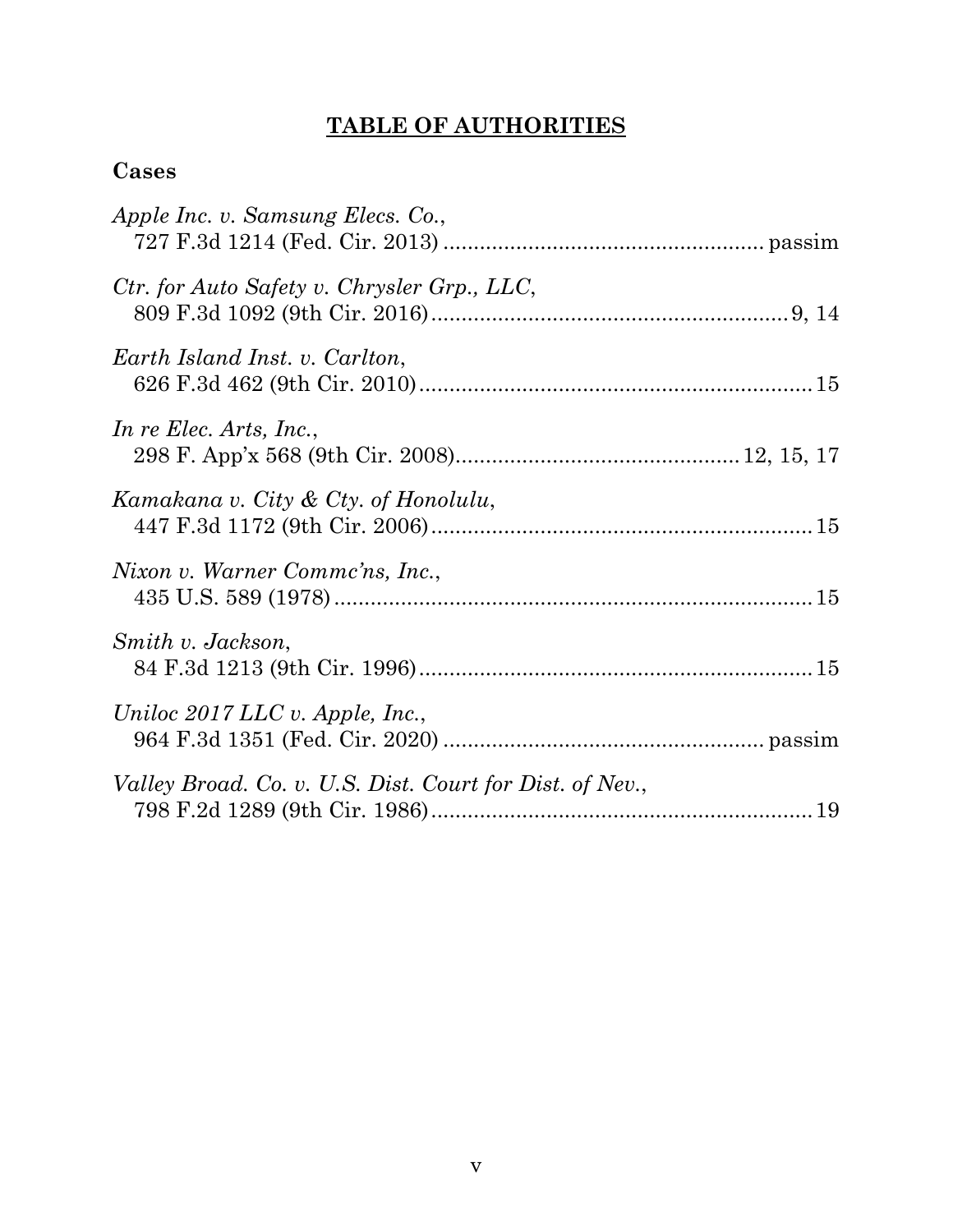#### **STATEMENT OF RELATED CASES**

<span id="page-6-0"></span>Apple is aware of the following previous and pending appeals

before this Court involving the same or related civil actions:

*Uniloc USA, Inc. v. Apple Inc.*, 18-2094, 784 F. App'x 763 (Fed. Cir. Aug. 30, 2019) (Hughes, J. joined by Prost, CJ. & Plager, J.);

*Uniloc USA, Inc. v. HTC America, Inc.*, No. 18-2185, 776 F. App'x 704 (Fed. Cir. Aug. 30, 2019) (Hughes, J. joined by Prost, CJ. & Plager, J.);

*Uniloc USA, Inc. v. Apple Inc.*, Nos. 19-1922, 19-1923, 19-1925, 19-1926, 964 F.3d 1351 (Fed. Cir. July 9, 2020) (Mayer, J. joined by Prost, CJ. & Taranto, J.);

*Uniloc 2017 LLC v. Apple Inc.*, No. 20-1038 (Fed. Cir.);

*Uniloc 2017 LLC v. Apple Inc.*, Nos. 20-1228, -1229 (Fed. Cir.);

*Apple Inc. v. Uniloc 2017 LLC*, Nos. 20-1575, -1638 (Fed. Cir.);

*Uniloc 2017 LLC v. Unified Patents, LLC*, Nos. 20-1666, -1667 (Fed. Cir.);

*Uniloc 2017 LLC v. Apple Inc.*, Nos. 20-1729, -1730 (Fed. Cir.) (Moore, J. joined by Reyna & Stoll, JJ.);

*Uniloc 2017 LLC v. Google LLC*, Nos. 21-1498, 21-1500, 21-1501, 21- 1502, 21-1503, 21-1504, 21-1505, 21-1506, 21-1507, 21-1508, 21-1509 (Fed. Cir.); and

*Uniloc USA, Inc. v. Motorola Mobility LLC*, No. 21-1555 (Fed. Cir.).

Apple is also aware of the following cases that will directly affect or be directly affected by the Court's decision in this appeal:

*Uniloc USA, Inc. et al. v. Apple Inc.*, Case No. 3:18-cv-00358 (N.D. Cal.);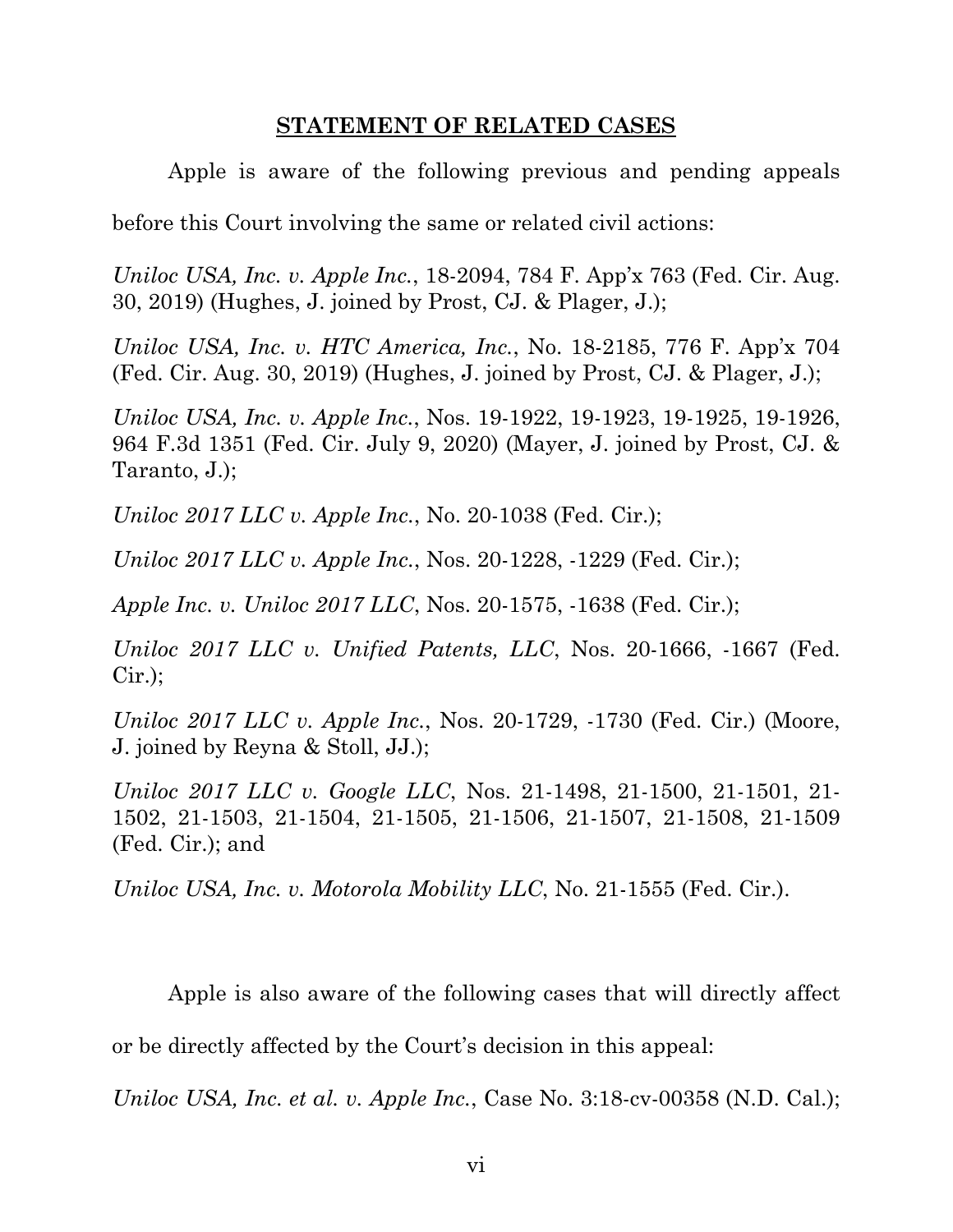*Uniloc USA, Inc. et al. v. Apple Inc.*, Case No. 3:18-cv-00360 (N.D. Cal.); *Uniloc USA, Inc. et al. v. Apple Inc.*, Case No. 3:18-cv-00363 (N.D. Cal.); *Uniloc USA, Inc. et al. v. Apple Inc.*, Case No. 3:18-cv-00365 (N.D. Cal.); and *Uniloc USA, Inc. et al. v. Apple Inc.*, Case No. 3:18-cv-00572 (N.D. Cal.).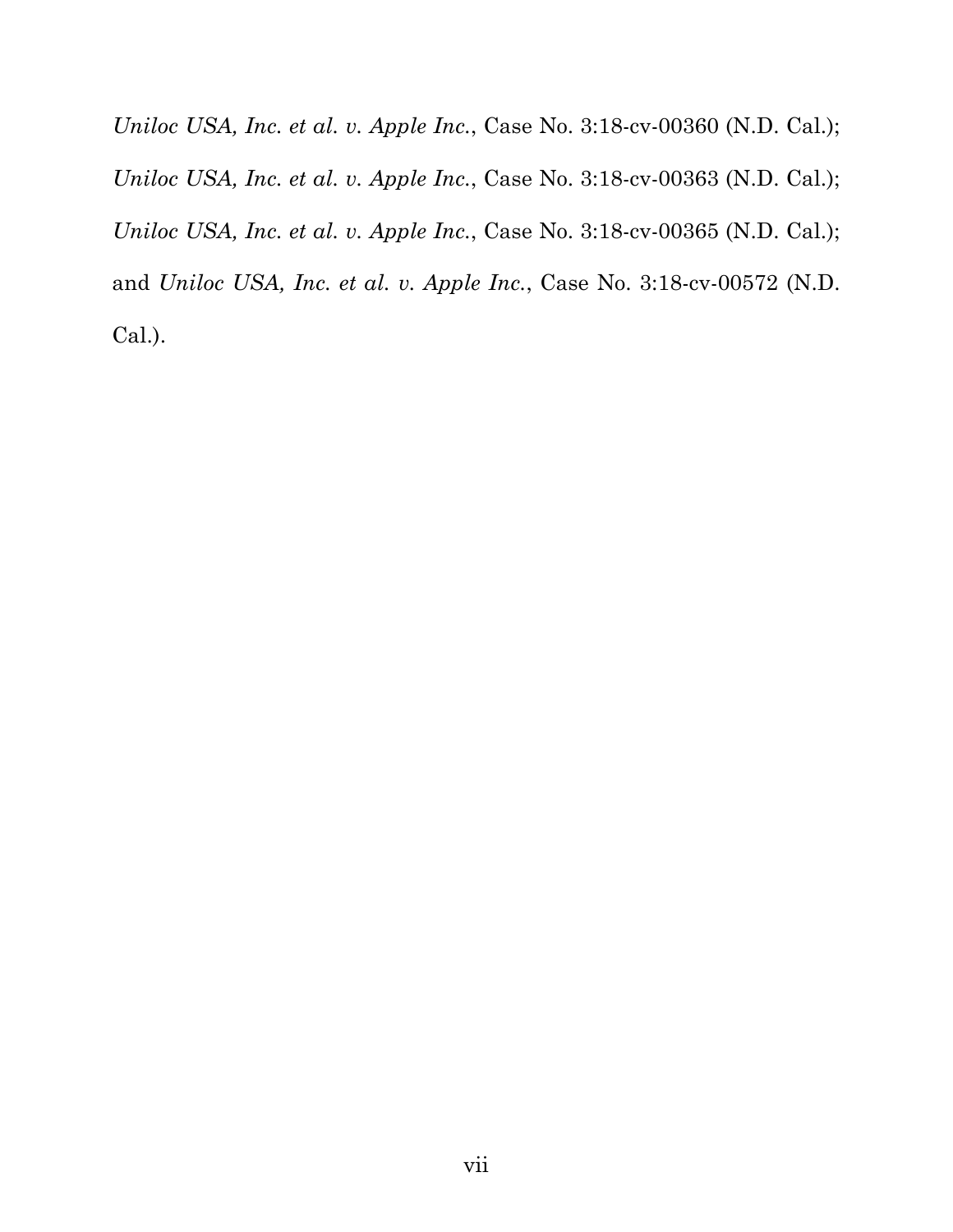#### **I. STATEMENT OF THE ISSUES**

<span id="page-8-0"></span>(1) Whether the district court erred in evaluating whether the confidential terms of patent licenses should be sealed by focusing on the public's general interest in learning about patent valuation and future license negotiations, rather than the public's interest in understanding the specific judicial proceedings at issue, and

(2) Whether the district court erred by refusing to seal confidential licensing information of third parties, where several third parties provided declarations articulating the competitive harm they would face if their royalty-payment terms were unsealed, and where no terms of the individual patent licenses were necessary to understanding the district court's resolution of the underlying motion or its reasoning.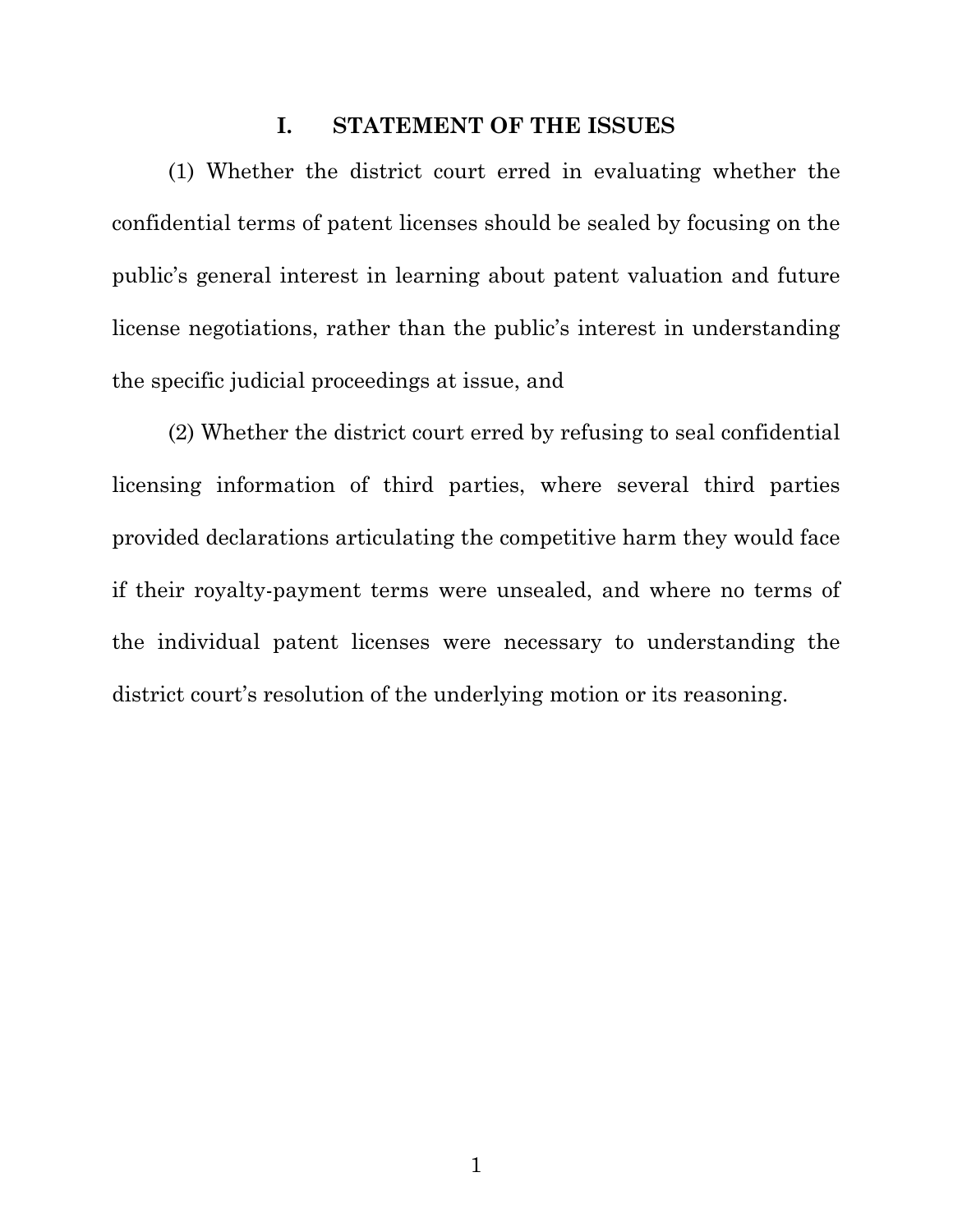#### **II. STATEMENT OF THE CASE**

<span id="page-9-0"></span>This is Uniloc's second appeal regarding the sealing of documents in several related cases between the parties, *Uniloc 2017 LLC et al. v. Apple Inc.*, Nos. 3:18-cv-00360, -00363, -00365 & -00572-WHA (N.D. Cal.).[1](#page-9-1) In the first appeal, Uniloc attempted to defend requests to seal matters of public record, such as quotations of this Court's opinions and a list of patent cases Uniloc had filed. *Uniloc 2017 LLC v. Apple, Inc.*, 964 F.3d 1351, 1355 (Fed. Cir. 2020) ("the First Sealing Appeal"). The district court correctly applied its local rules to reject these requests in their entirety, and to reject Uniloc's request for reconsideration. This Court affirmed the district court's rulings in nearly all respects. *Id.* at 1363.

This Court also held, however, that the district court needed to conduct a more detailed analysis of whether confidential licensing information of certain third-party licensees to Uniloc's patents should be sealed. *Id.* at 1363–64. As to this subset of information, this Court

<span id="page-9-1"></span><sup>1</sup> A fifth related case is also at issue, *Uniloc USA Inc. et al. v. Apple Inc.*, No. 3:18-cv-00358-WHA (N.D. Cal.). This case was dismissed and appealed prior to the motions giving rise to the previous sealing appeal, but was later remanded to the district court.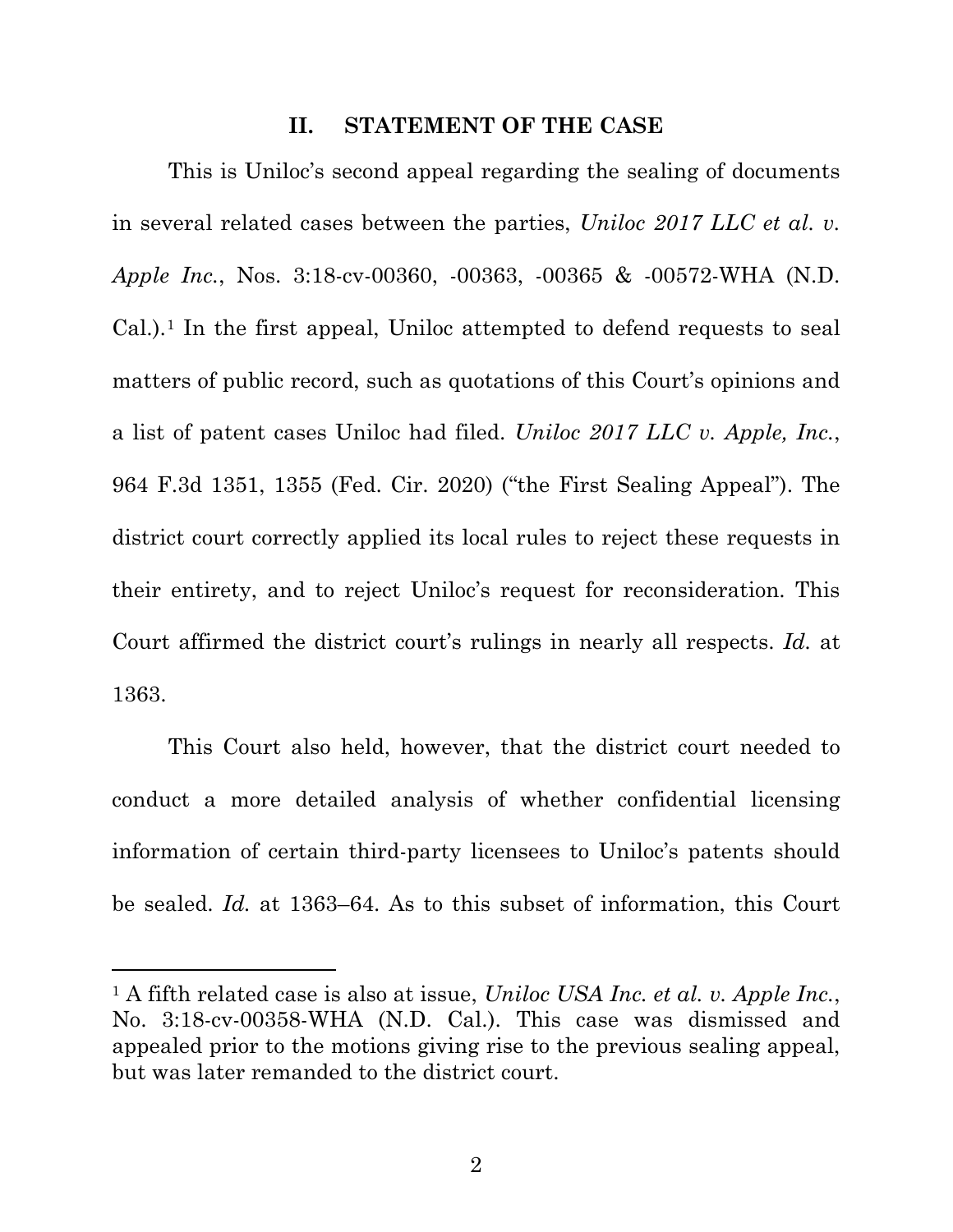remanded for the district court to "make particularized determinations as to whether and, if so, to what extent, the materials of each of these parties should be made public." *Id.* at 1364. The present appeal is narrowly directed to this third-party licensing information.

#### <span id="page-10-0"></span>**A. Following Remand, The Parties Agree To Unseal All Uniloc And Fortress Documents At Issue**

Following this Court's remand, the parties discussed how to proceed with placing documents into the public record. One threshold issue, raised by the Court in its remand order, was whether Uniloc's financier, Fortress Credit Co. LLC (together with its related entities, "Fortress"), should be considered a third party or a "Uniloc-related entity" for purposes of sealing. *Id.* at 1364 n.8. Apple argued to Uniloc that because Fortress was "so closely aligned" with Uniloc, the Fortress materials at issue in the First Sealing Appeal should be unsealed for the same reasons as Uniloc's. *Id.*; (Appx659.) Uniloc and Fortress elected not to contest this issue and agreed to place all Uniloc-Fortress material into the public record. (Appx650-651.) The parties' agreement resulted in Uniloc moving to unseal nearly all information at issue in the First Sealing Appeal. (*See* Appx651-657, Appx661-664.)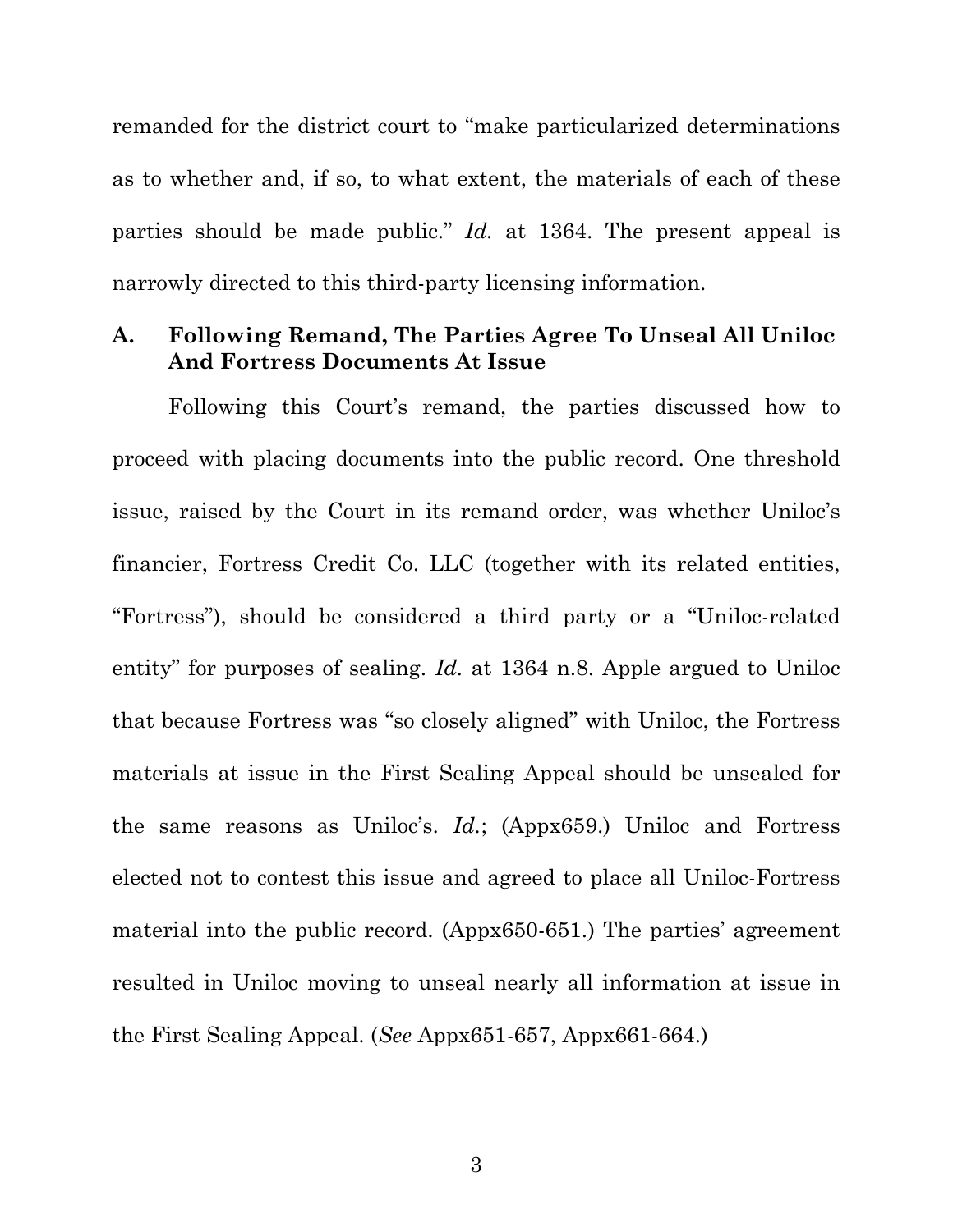The only information remaining for the district court to address was that of true third parties, specifically the confidential terms of their patent licenses with Uniloc. As to this category of information, Uniloc proposed to seal or redact documents or statements that revealed those license terms. (Appx651-657.) Consistent with its position before this Court during the First Sealing Appeal, Apple agreed that the details of these licenses, including licensees' names, amounts paid, and dates, were sealable. (Appx650); *Uniloc 2017*, 964 F.3d at 1364 n. 9.

Uniloc subsequently moved to unseal all information except for these third-party licensing terms. (Appx676, Appx681-682.) To support continued sealing of the third-party information, Uniloc presented a declaration from its counsel, Aaron Jacobs, along with numerous declarations that Uniloc and third parties had previously submitted in support of sealing the same information. (Appx701, Appx762, Appx807-837.)

# <span id="page-11-0"></span>**B. Apple Files A Motion To Dismiss For Lack Of Subject-Matter Jurisdiction Based On Uniloc's Constitutional Standing**

Around the same time that Uniloc filed a motion to revise the sealing of records, Apple moved to dismiss one of the five related cases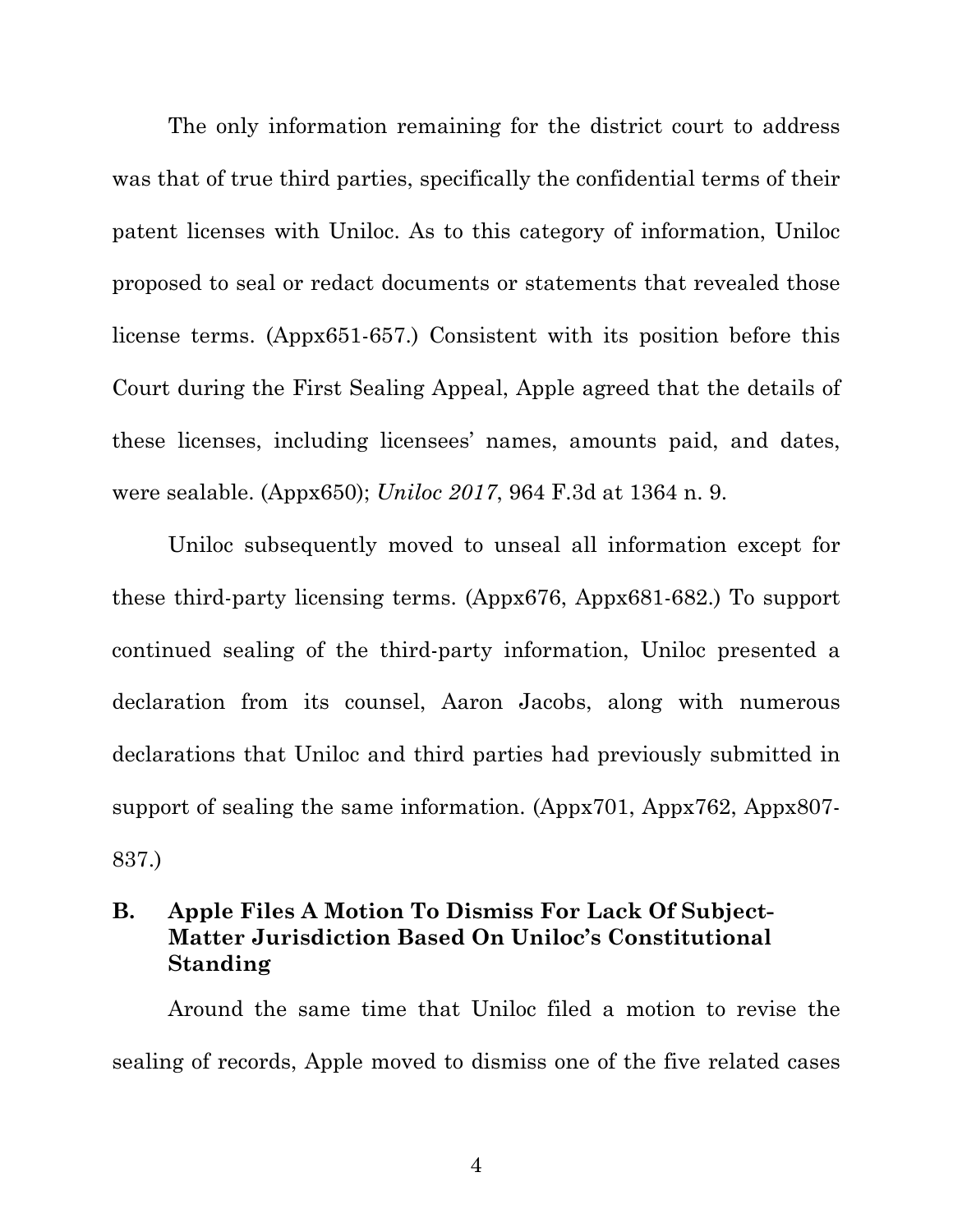at issue here for lack of constitutional standing. (Appx66.) Specifically, Apple argued that Uniloc had granted Fortress, its lender, an unfettered right to sublicense Uniloc's patents, limited only by a promise from Fortress not to use the license unless there was an "Event of Default." (*See* Appx892, Appx897, Appx902-903.) Apple further argued that the agreements between Uniloc and Fortress defined an "Event of Default" to include Uniloc's failure to generate \$20 million in licensing revenue over a particular timeframe. (Appx897.) It was undisputed that Uniloc had generated only \$14 million in licensing revenue over that timeframe. (*Id.*) From this, Apple argued that an Event of Default occurred and was never cured, vesting in Fortress an unfettered right to license any party—including Apple—and depriving Uniloc of the exclusionary rights needed for constitutional standing. The district court agreed and granted the motion. (Appx903[.2](#page-12-0))

Importantly, Apple's motion relied solely on the aggregate total of Uniloc's licensing revenue. Neither party cited any information within, or specific to, any individual third-party license. Nor did the district

<span id="page-12-0"></span><sup>2</sup> This order on the merits is on appeal in Appeal No. 2021-1572 (Fed. Cir.).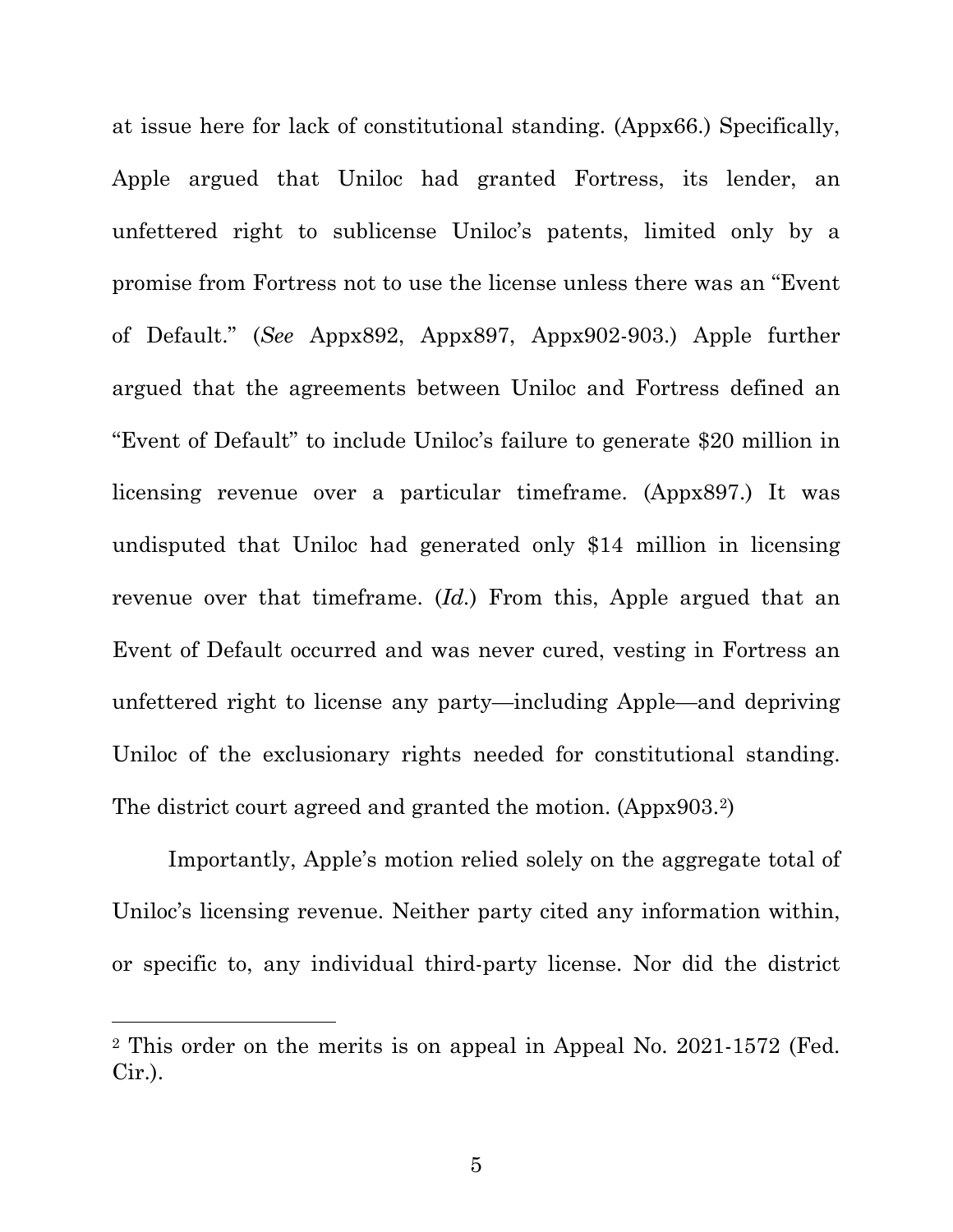court's order on the merits cite any individual license or suggest that the court performed any calculation of the total licensing revenue based on the terms of the individual licenses. (*See* Appx897 ("Our facts are uncontested. On March 31, 2017, the Unilocs had only gathered \$14 million in revenue over the previous year.").)

# <span id="page-13-0"></span>**C. Uniloc And Fortress Request To Seal An Internal Fortress Investment Memorandum**

In connection with its motion to dismiss, Apple submitted evidence that was produced subject to a protective order in the related cases. (Appx1.) This evidence included the same table of Uniloc's licensees at issue in the First Sealing Appeal, references to the information in that table, and an internal Fortress memorandum that was not previously produced or presented in the First Sealing Appeal. (*See* Appx619, Appx623-624.)

Pursuant to the district court's local rules, Uniloc and Fortress submitted a declaration from Aaron Jacobs to support the sealing of this information. (Appx619 (the "Jacobs Declaration").) As stated in the Jacobs Declaration, Mr. Jacobs is counsel for Uniloc. (Appx620.) Although not explicitly stated in the declaration, Mr. Jacobs also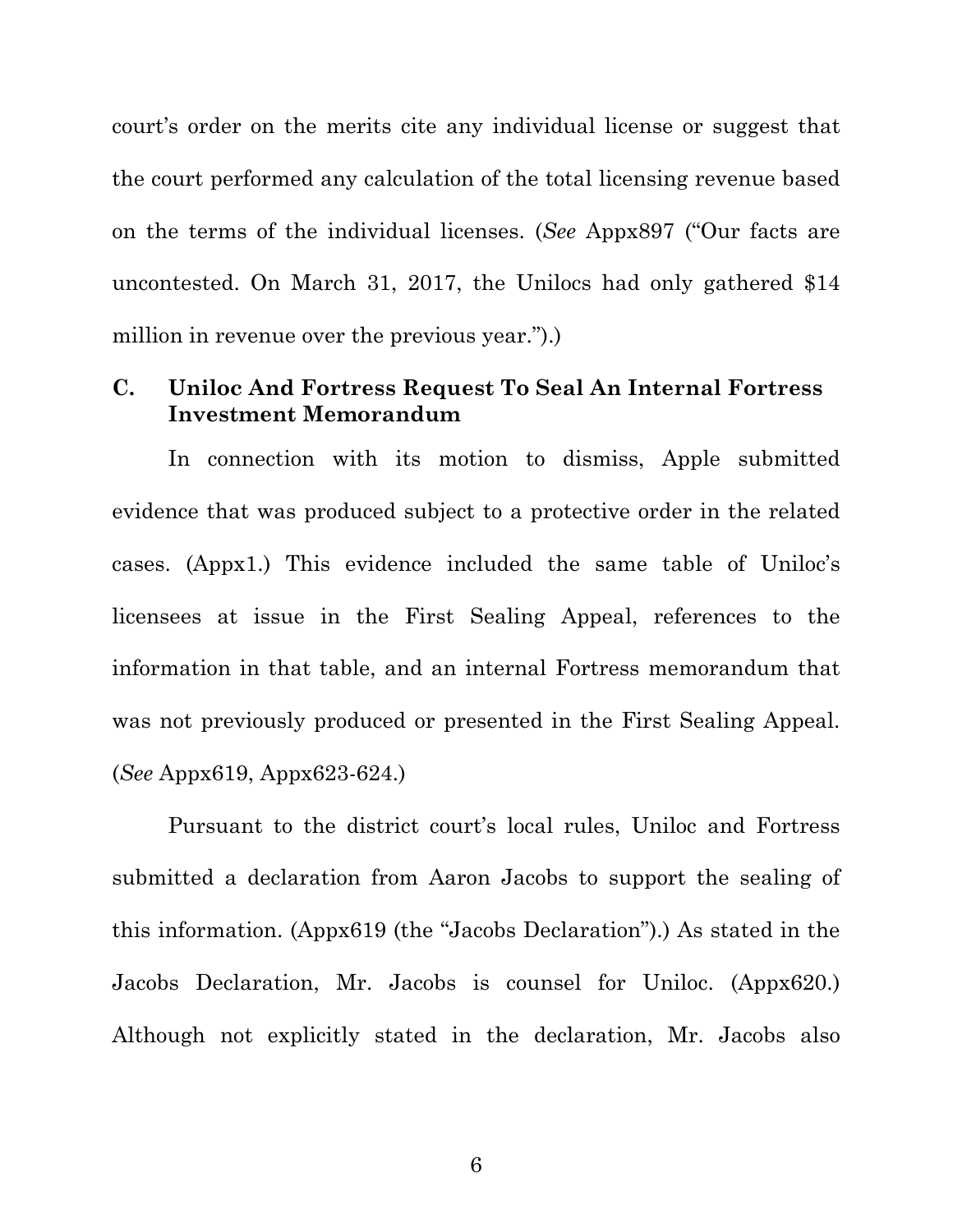represents Fortress in connection with the production of Fortress documents in various litigations between Uniloc and Apple.

The Jacobs Declaration explained that the Fortress investment memorandum contained sensitive information that reflected Fortress's proprietary investment criteria, the disclosure of which would harm Fortress's future negotiations with Uniloc or other investment targets. (Appx623-624.) Such information was never shared outside of Fortress, including with Uniloc. (Appx623.) The declaration also explained that the memorandum contained a table that reflected the same third-party information at issue in the First Sealing Appeal and requested that it be sealed for the same reasons. (Appx624.)

# <span id="page-14-0"></span>**D. The Electronic Frontier Foundation Moves To Intervene And The District Court Holds A Hearing**

After Apple filed its motion to dismiss, the Electronic Frontier Foundation ("EFF") moved to intervene to challenge the sealing of documents, as it had in connection with the First Sealing Appeal. (Appx626.) On December 17, 2020, the district court held a hearing on the motions to seal. (Appx924.) At the hearing, the district court granted EFF's motion and permitted it to argue in favor of unsealing. (Appx936.)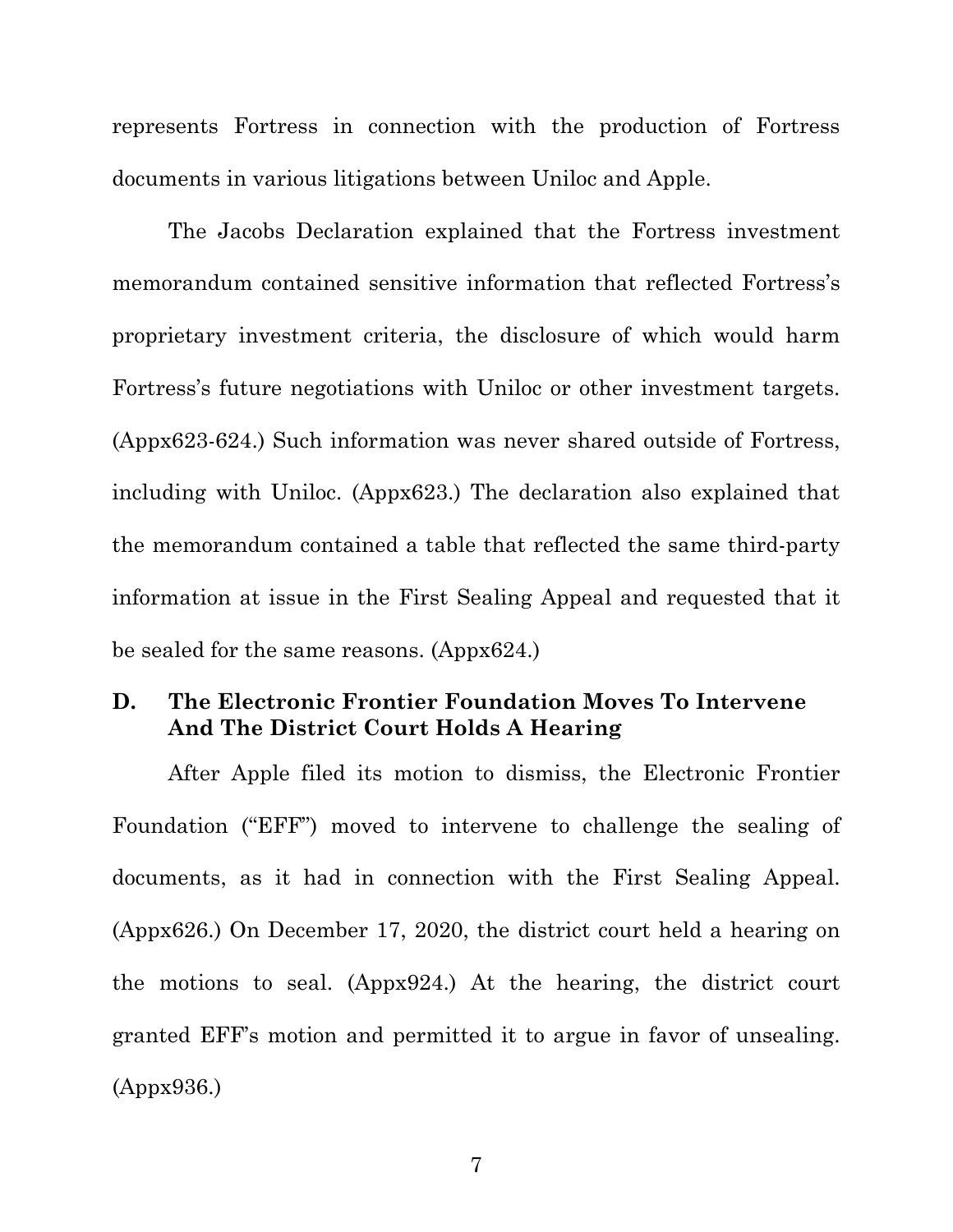For its part, Apple confirmed that it was taking the same position that it took before this Court during the First Sealing Appeal, i.e., information regarding licensing and pricing can be sealable. (Appx935.) This was also the same position Apple had expressed to Uniloc following remand, prior to the district court's ruling on the merits of Apple's motion. (Appx650.)

#### <span id="page-15-0"></span>**E. The District Court Denies Uniloc's And Fortress's Sealing Requests In Full**

On December 22, 2020, the district court issued an opinion denying Uniloc's requests to seal in their entirety. (Appx30.) In doing so, the district court determined that all third-party licensing information and the Fortress investment memorandum would be disclosed to the public. (Appx36.)

As to third-party licensing information, the district court first outlined its belief that "[t]he public has every right to account for . . . anyone holding even a slice of the public grant." (Appx34.) It further stated that "patent licenses carry unique considerations" that bolster the public's right of access. (*Id.*) In particular, the district court stated that the public has "an interest in inspecting the valuation of the patent rights" reflected in Uniloc's licenses. (*Id.*) It then suggested that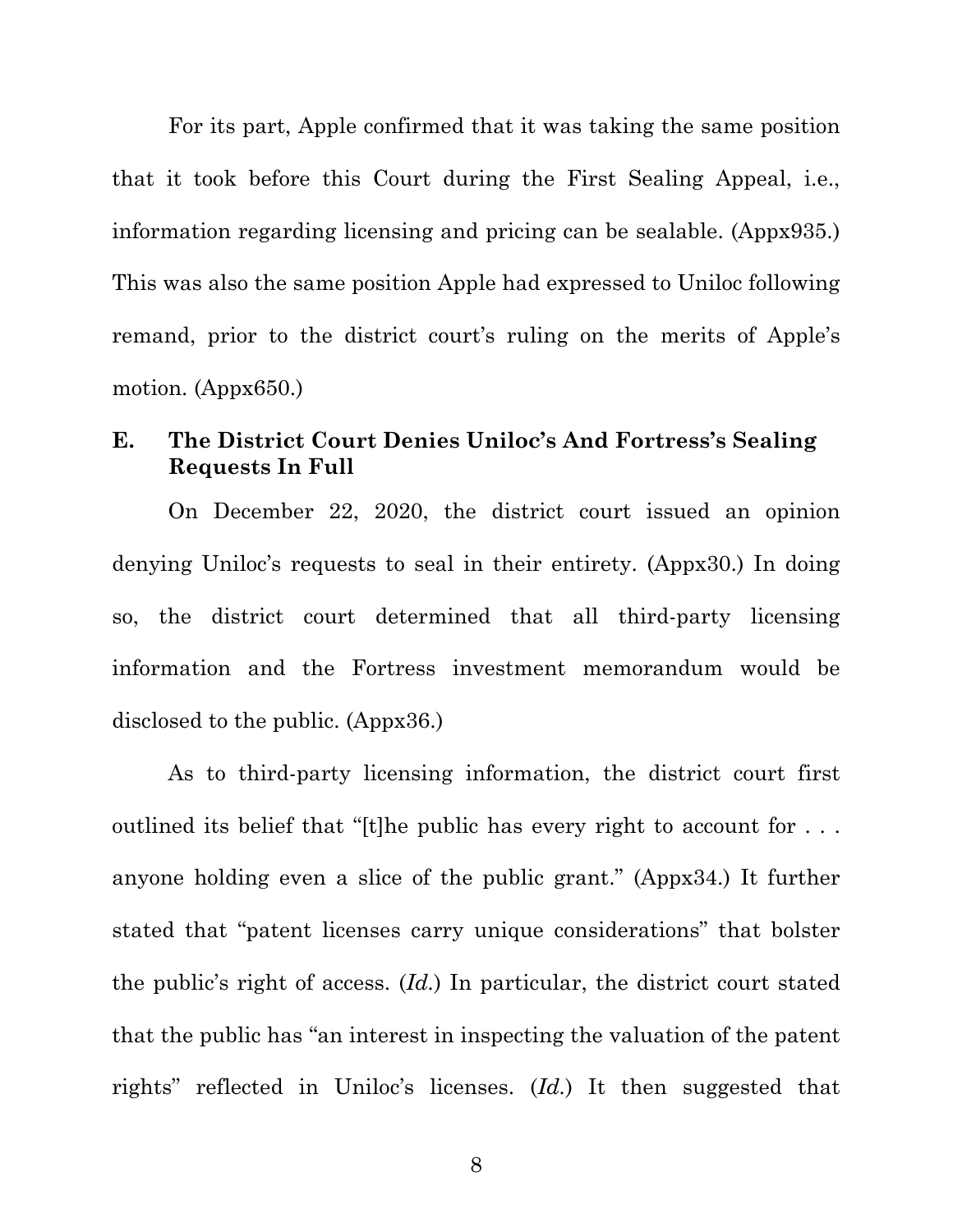disclosure of confidential patent licensing terms would facilitate "upfront cost evaluations of potentially infringing conduct," "driv[e] license values to a more accurate representation of the technological value of the patent," and help "inform reasonable royalties in other courts." (*Id.*) The district court did not cite any authority to suggest that these factors were relevant to the public interest analysis.

The district court also determined that "the dates and dollar amounts involved in Uniloc's patent licenses 'go to the heart of' the primary dispute, that of Uniloc's standing (or lack of) to sue." (Appx34 (quoting *Ctr. for Auto Safety v. Chrysler Grp., LLC*, 809 F.3d 1092, 1098 (9th Cir. 2016)).) It found that "[r]eview of the parties' and the Court's calculation of Uniloc's actual monetization requires public access to the underlying amounts and dates of Uniloc's patent licenses." (Appx35.) The district court then ordered that the licensing information, including the identity of the licensees, be unsealed in full. (*Id.*)

As to the Fortress investment memorandum, the district court found that Fortress did not comply with Local Rule 79-5(e)(1) of the Northern District of California because *Uniloc* filed the declaration, but the rule required Fortress to file the declaration as the "Designating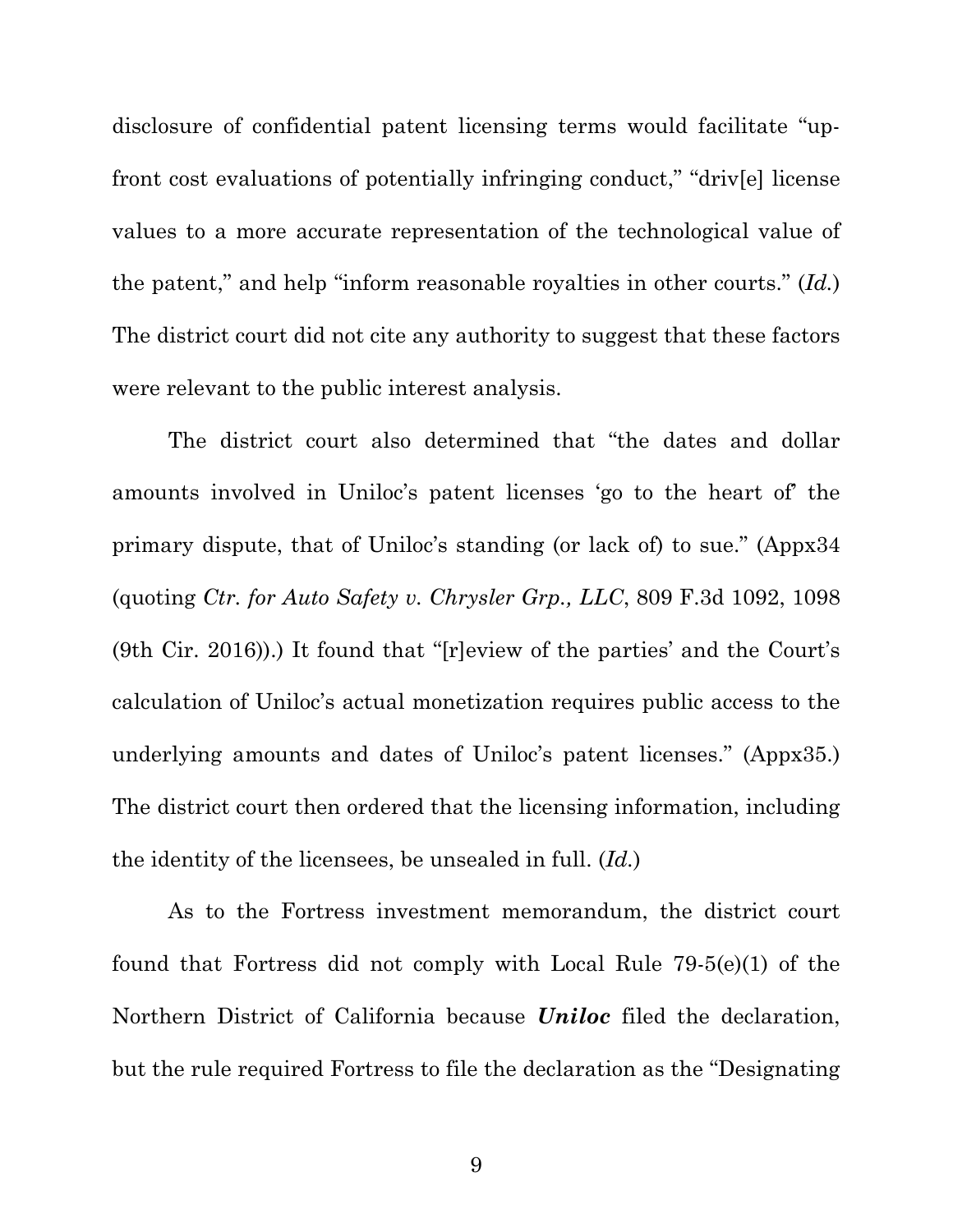Party" seeking to seal the memorandum. (*Id.*) Solely on this basis, the district court denied the request to seal. (*Id.*)

#### **III. SUMMARY OF ARGUMENT**

<span id="page-17-0"></span>This Court should reverse because the district court erred in refusing to seal confidential licensing information of third parties. As numerous third parties explained, the disclosure of this information would harm their competitive positions and subject them to harassment from other patent assertion entities. On the other hand, the specifics of these third-party licenses had no bearing on, and would not help the public understand, the district court's decision on the merits. This is because the court's decision turned only on the *total* amount of Uniloc's revenue (\$14 million), not on the details of any individual license.

The first time around, the district court acted well within its discretion to deny Uniloc's initial, broad sealing requests. As this Court found, "Uniloc's original sealing request was grossly excessive and its flouting of Local Rule 79-5 particularly flagrant." *Uniloc 2017*, 964 F.3d at 1361. Thus, this Court "conclude[d] that there was no abuse of discretion in its decision to deny Uniloc's requests to seal its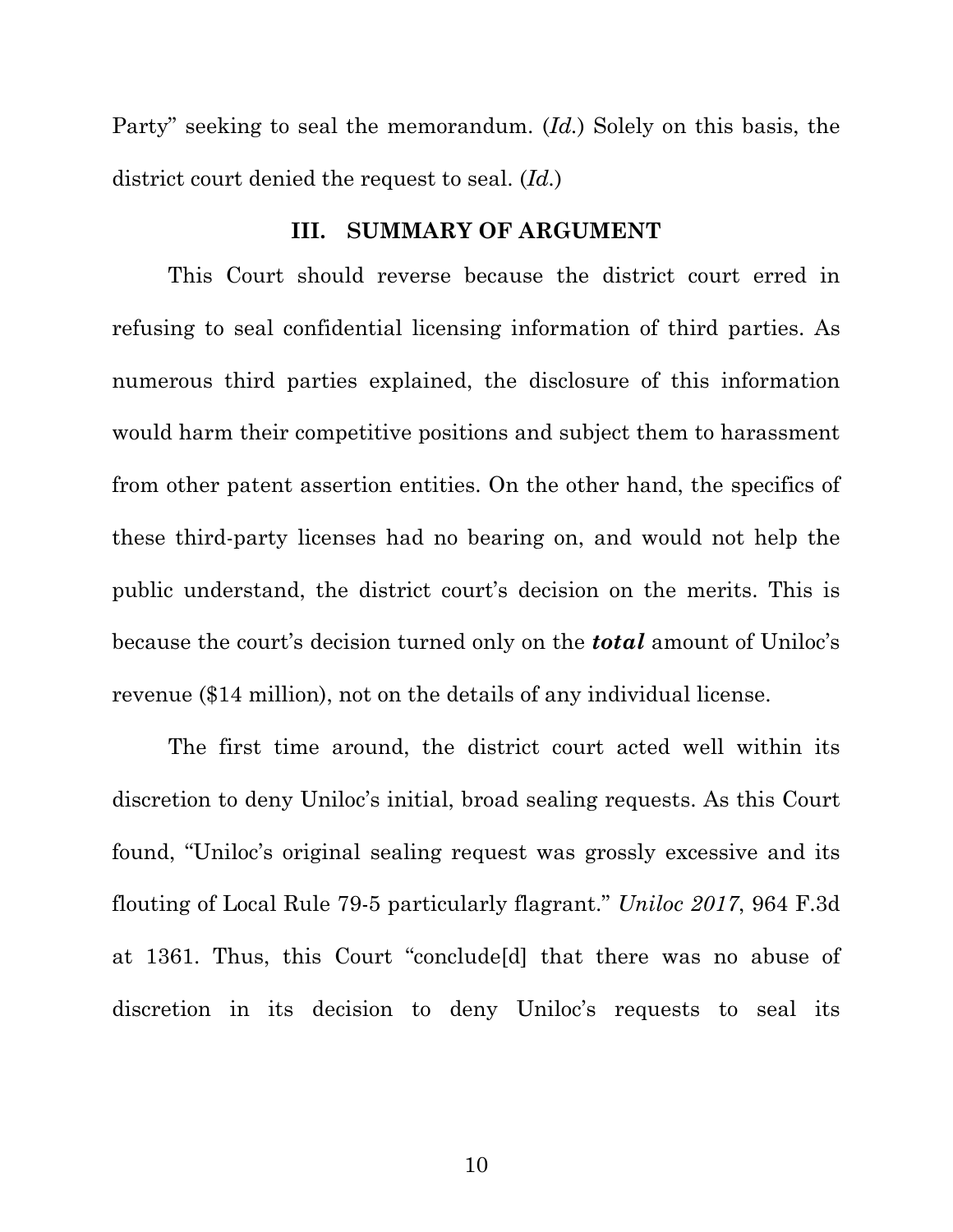purportedly confidential information and that of its related entities." *Id.* at 1363.

This Court, however, made clear that a separate analysis was required for patent licensing information of Uniloc's third-party licensees. *Id.* at 1364. As to this narrower set of information, the district court "failed to make findings sufficient to allow [this Court] to adequately assess whether it properly balanced the public's right of access against the interests of the third parties in shielding their financial and licensing information from public view." *Id.[3](#page-18-0)* On remand, the only issue for the district court was to balance the public interest in seeing this information against the harm to third parties from disclosure. In conducting this balancing, the district court erred in several respects.

First, the district court suggested that "patent licenses carry unique considerations" such that they should be subject to greater scrutiny than any other type of trade secret. (Appx34 (distinguishing *Apple Inc. v. Samsung Elecs. Co.*, 727 F.3d 1214, 1225–26 (Fed. Cir.

<span id="page-18-0"></span><sup>3</sup> Although Apple supported the district court's enforcement of its local rules in the First Sealing Appeal, Apple also stated that this third-party information is sealable. *Uniloc 2017*, 964 F.3d at 1364 n. 9.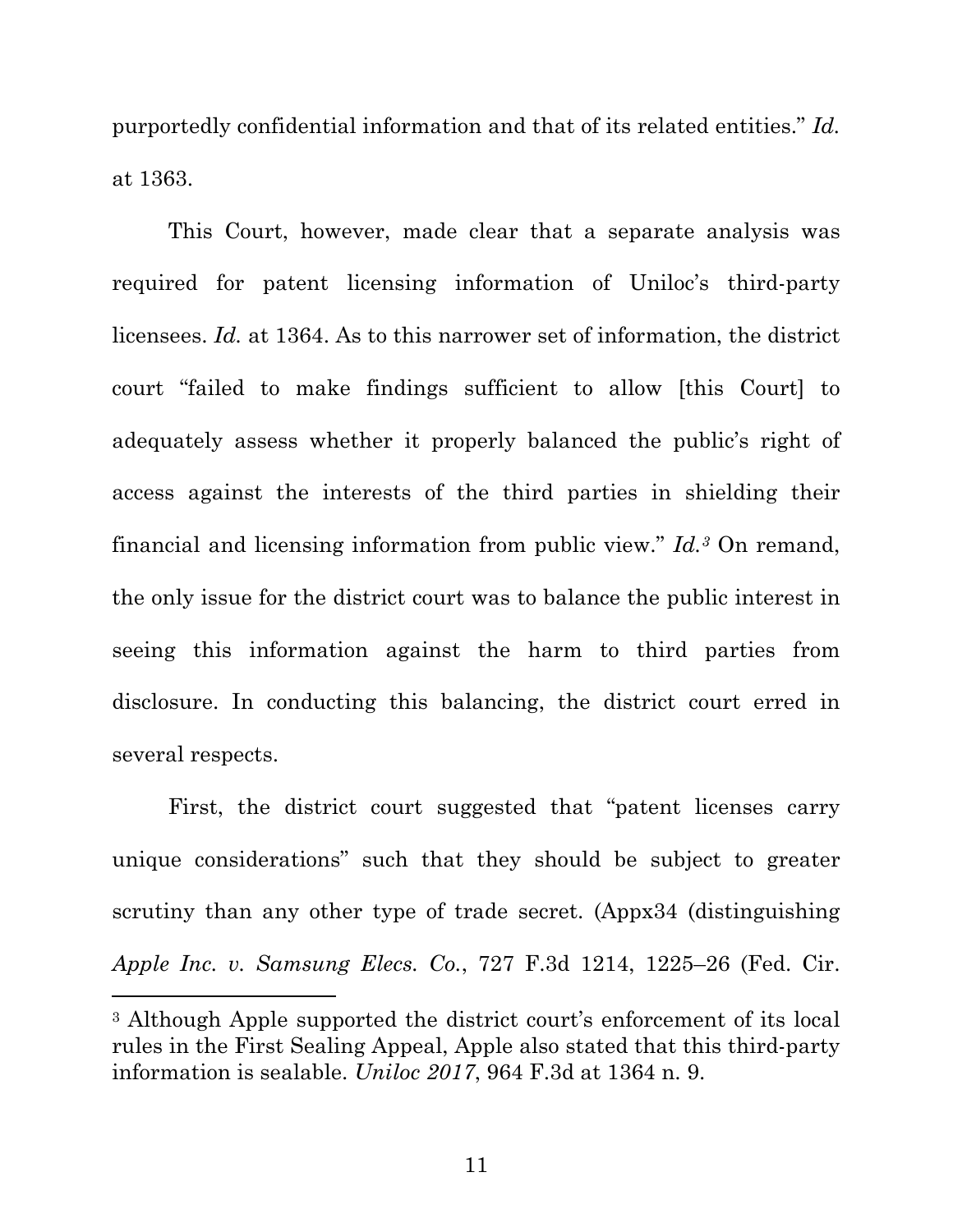2013) and *In re Elec. Arts, Inc.*, 298 F. App'x 568 (9th Cir. 2008)).) The district court's disparate treatment of patent licensing information is contrary to law. Neither this Court nor the Ninth Circuit has held that a party seeking to seal confidential pricing and royalty terms of patent licenses carries a higher burden than for a party seeking to seal any other license or other kind of confidential information. The consistent practice in the Northern District of California to seal patent licensing information without subjecting it to special scrutiny reinforces this view. (*See* Br. 30–34 (collecting cases).)

Second, the district court improperly weighed "public interest" factors beyond the public's interest in the administration of justice and the public's ability to understand the issues in the case and the reasoning behind the district court's orders. In particular, the district court pointed to the public's interest in knowing the "valuation of [] patent rights" and of having more information when making "up-front cost evaluations of potentially infringing conduct" as reasons to unseal. (Appx34.) But these perceived advantages from disclosure of confidential patent licensing information—assuming they exist at all cannot support the unsealing of trade secrets as a matter of law.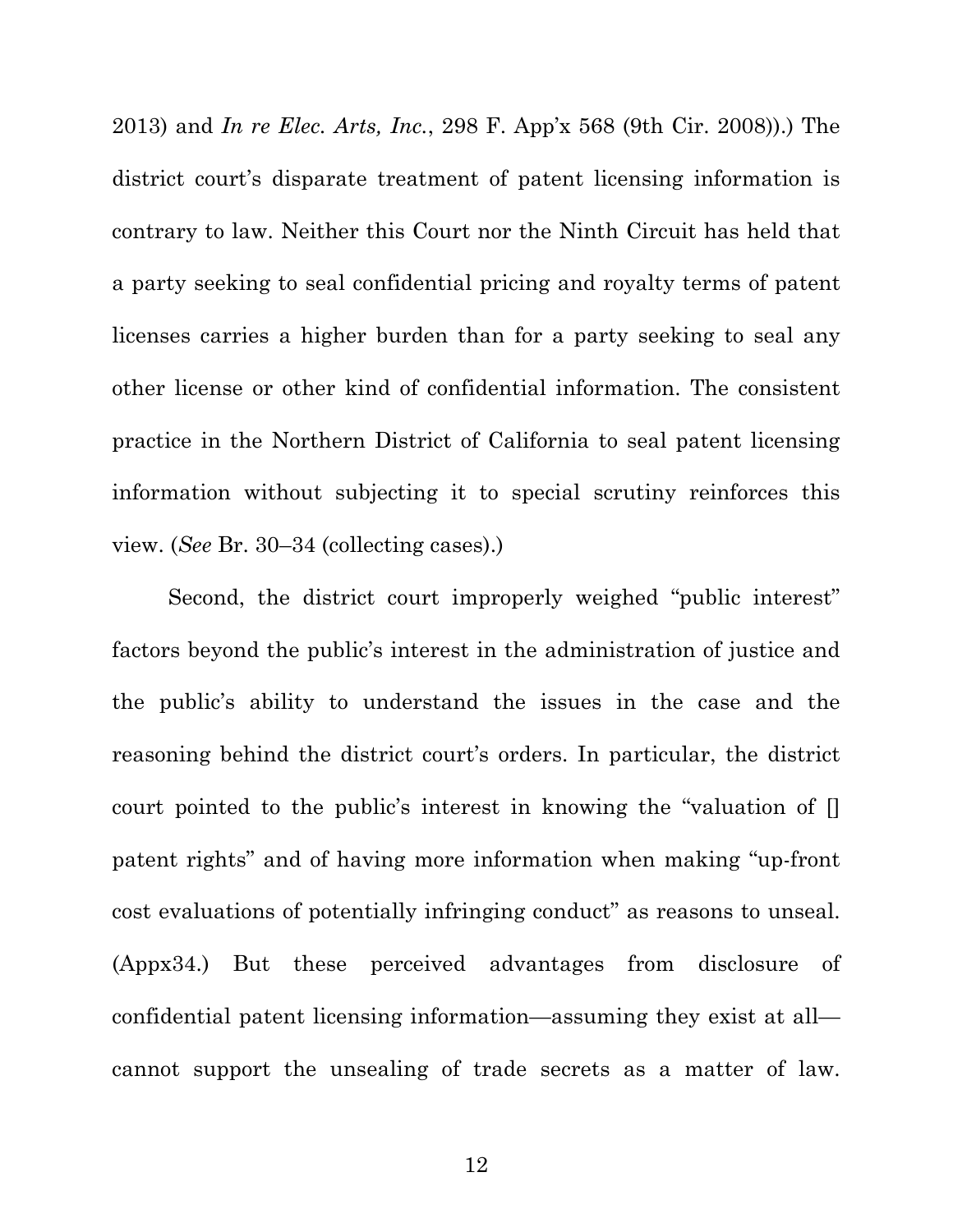*Samsung*, 727 F.3d at 1226 ("Shareholders' interests in determining financial risks and consumers' interests in manufacturing and pricing decisions simply are not relevant to the balancing test."). If anything, the district court's observation that disclosure could have downstream commercial effects proves the harm that parties may suffer if the terms of their licenses were revealed to all, including to competitors and patent assertion entities. *See id.*

Third, the district court incorrectly concluded that the details of the third-party licenses went to the "heart" of the dispute on the merits. (Appx34 (citation and internal quotation marks omitted).) Apple's underlying motion to dismiss for lack of constitutional standing did not turn on information specific to any individual third party's license. Rather, Apple's motion was predicated on the aggregate total of Uniloc's licensing revenue over a one-year period. Uniloc stipulated to that total (\$14 million) and placed it in the public record. This total was never in dispute. The public thus had all the information needed to understand the basis for Apple's motion and the district court's ruling on it. Unsealing the confidential terms of each individual license would risk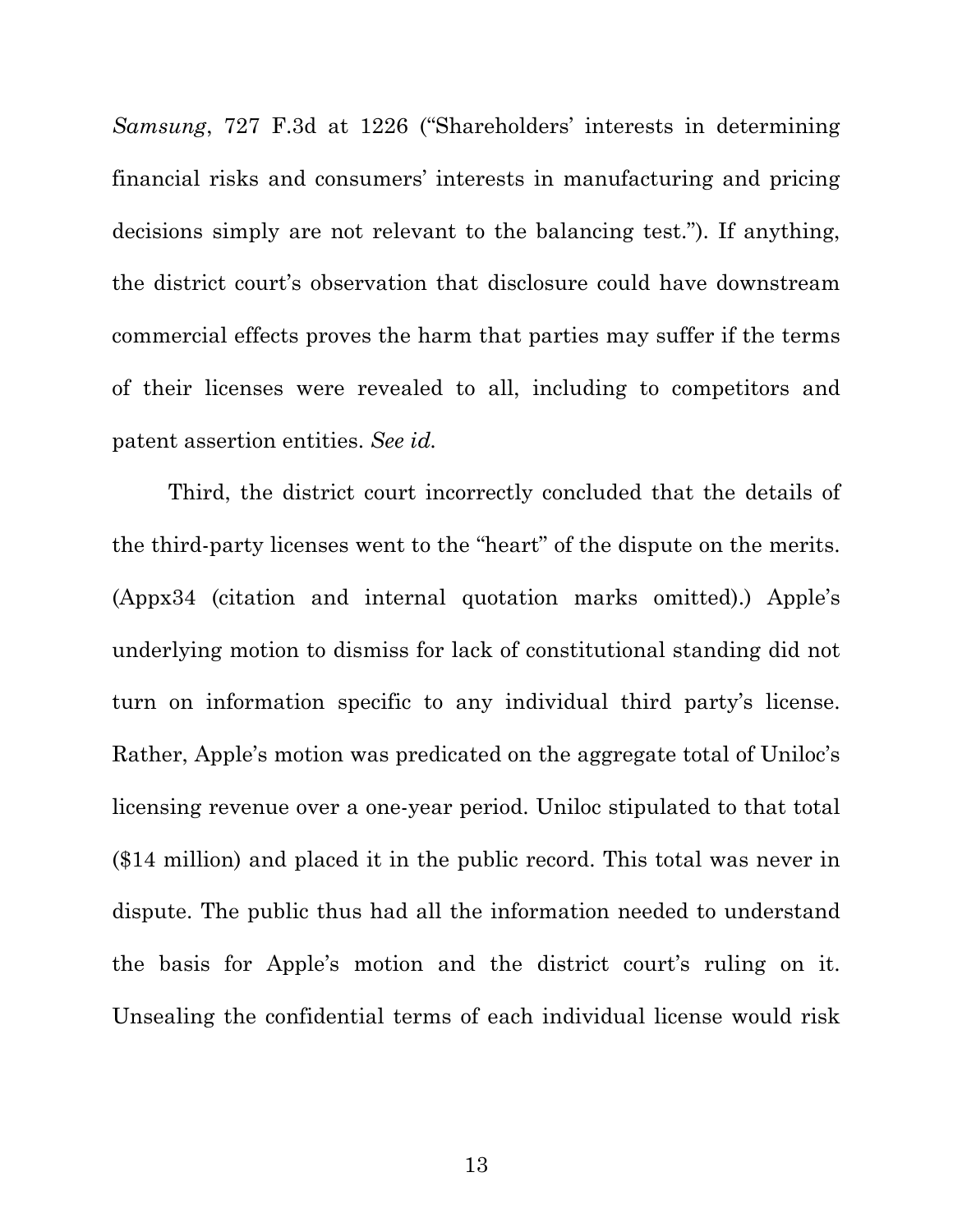harming these third parties' ability to negotiate future patent licenses without furthering the public's understanding of the judicial process.

Fourth, the district court improperly unsealed the entirety of the Fortress investment memorandum. The district court denied the request to seal the memorandum solely on the procedural grounds that the supporting declaration was filed by Uniloc, not by Fortress. (Appx35.) However, one page of that memorandum consisted solely of confidential third-party licensing information. (Appx616.) As this Court held in the First Sealing Appeal, these third parties should not suffer from the procedural errors of Uniloc and Fortress. Thus, at least the third-party information should have remained sealed.

#### **IV. ARGUMENT**

<span id="page-21-0"></span>This appeal involves the standard for sealing court records, not substantive issues of patent law; thus, Ninth Circuit law applies. *Uniloc 2017*, 964 F.3d at 1357. "In the Ninth Circuit, a district court's decision to seal or unseal court records is reviewed for abuse of discretion." *Id.* (citing *Ctr. for Auto Safety*, 809 F.3d at 1096). "A district court abuses its discretion if it 'bases its decision on an erroneous legal standard or clearly erroneous findings of fact.'" *Samsung*, 727 F.3d at 1221 (quoting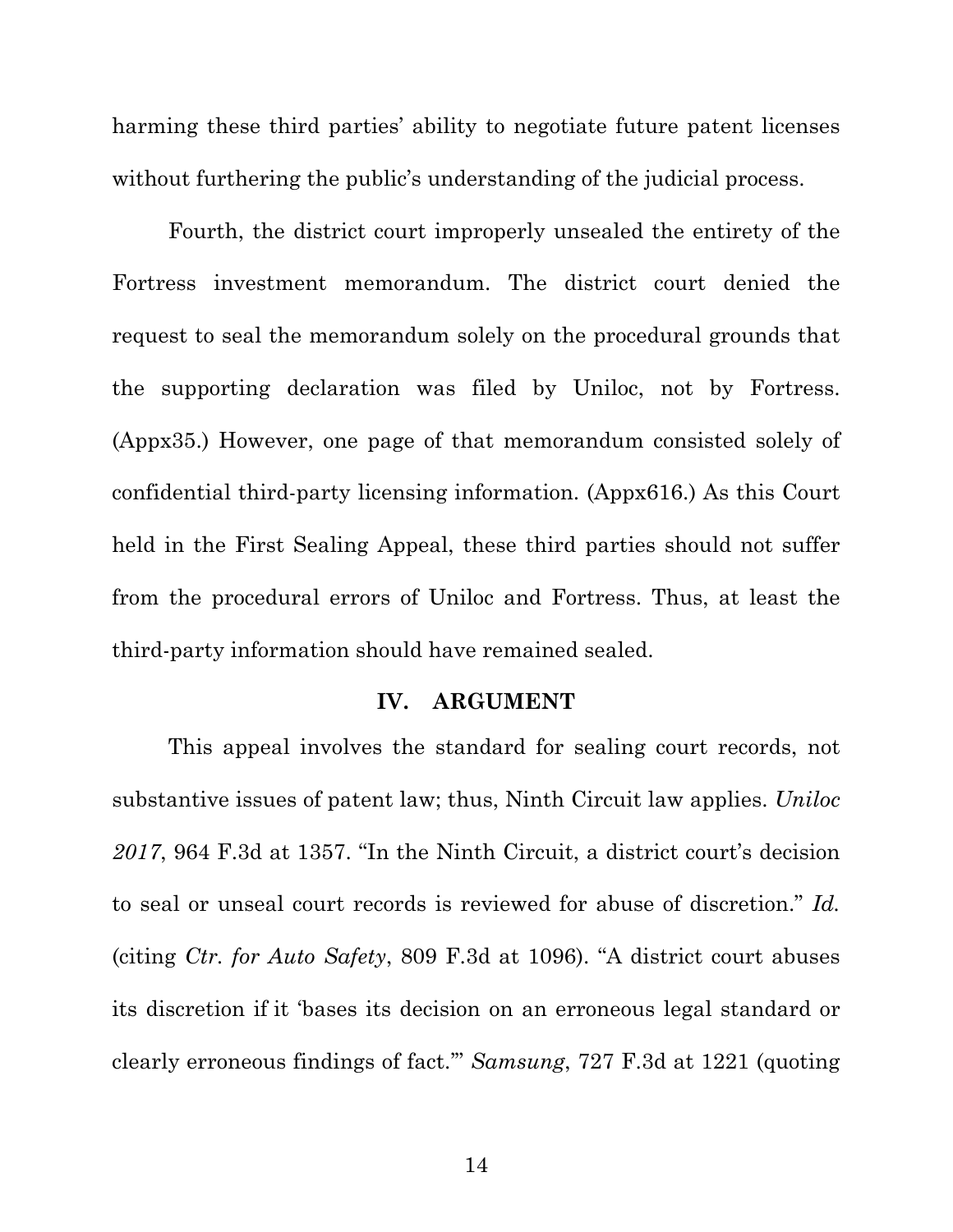*Earth Island Inst. v. Carlton*, 626 F.3d 462, 468 (9th Cir. 2010)). A district court also abuses its discretion if the reviewing court 'has a definite and firm conviction that the court below committed a clear error of judgment in the conclusion it reached upon a weighing of the relevant factors.'" *Samsung*, 727 F.3d at 1221 (quoting *[Smith v.](https://1.next.westlaw.com/Link/Document/FullText?findType=Y&serNum=1996128764&pubNum=0000506&originatingDoc=I3df7d6950bdc11e3a98ec867961a22de&refType=RP&fi=co_pp_sp_506_1221&originationContext=document&transitionType=DocumentItem&contextData=(sc.Search)#co_pp_sp_506_1221)  Jackson*, [84 F.3d 1213, 1221 \(9th Cir.](https://1.next.westlaw.com/Link/Document/FullText?findType=Y&serNum=1996128764&pubNum=0000506&originatingDoc=I3df7d6950bdc11e3a98ec867961a22de&refType=RP&fi=co_pp_sp_506_1221&originationContext=document&transitionType=DocumentItem&contextData=(sc.Search)#co_pp_sp_506_1221) 1996)).

"[T]he [] right to inspect and copy judicial records is not absolute . . . ." *Nixon v. Warner Commc'ns, Inc.*, 435 U.S. 589, 598 (1978). Sealing may be appropriate to keep records from being used "as sources of business information that might harm a litigant's competitive standing." *Id.* In the Ninth Circuit, "compelling reasons" are needed to seal judicial records related to a dispositive motion. *Kamakana v. City & Cty. of Honolulu*, 447 F.3d 1172, 1179 (9th Cir. 2006). Such compelling reasons include preventing the release of trade secrets. *Id.*; *see In re Elec. Arts*, 298 F. App'x at 569 (finding "compelling reasons" to seal "the pricing terms, royalty rates, and guaranteed minimum payment terms found in [a] Licensing Agreement").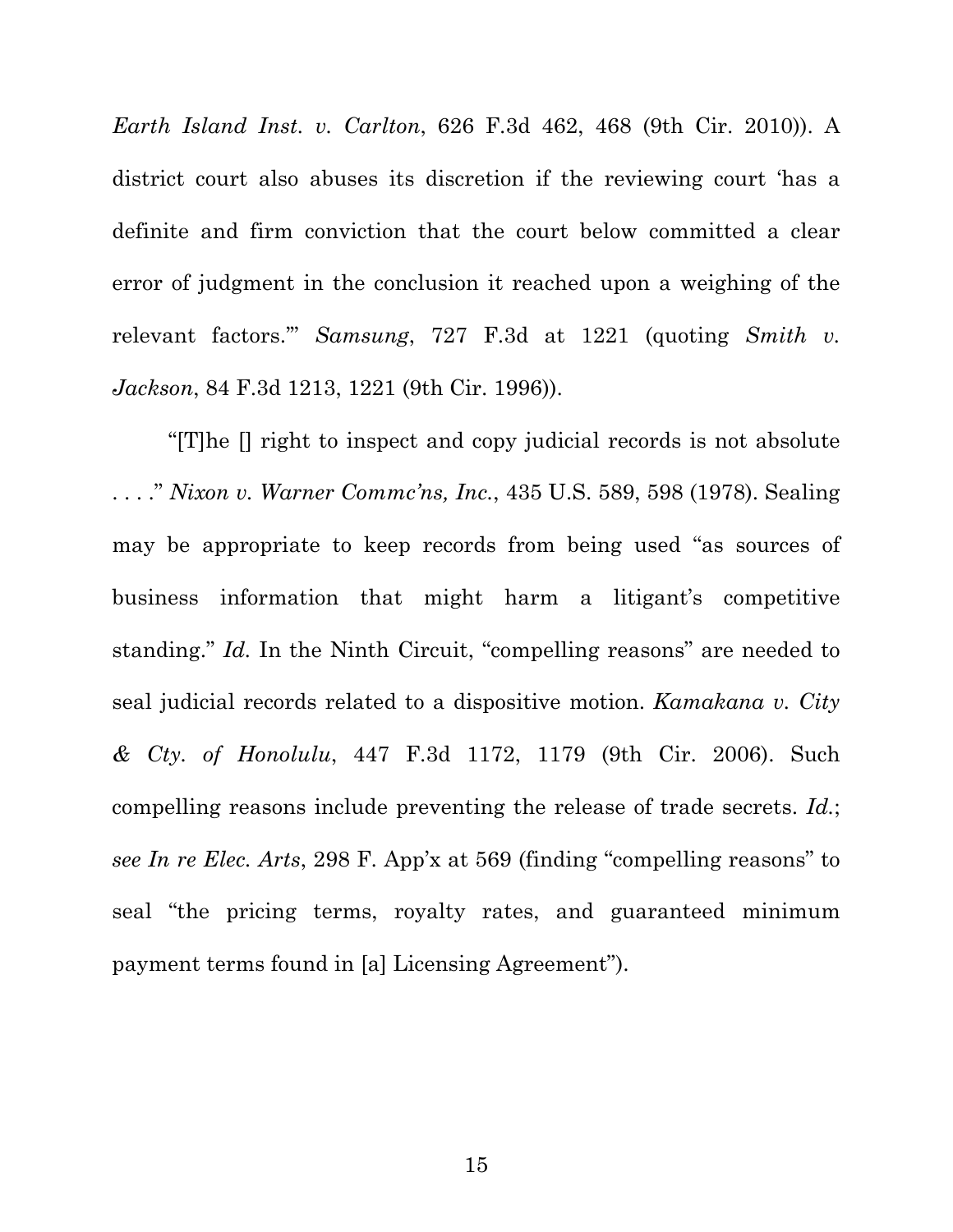# <span id="page-23-0"></span>**A. The District Court Abused Its Discretion In Denying The Motion To Seal Third Party Licensing Information**

In its order unsealing the confidential terms of dozens of thirdparty licenses, the district court committed three errors.

#### <span id="page-23-1"></span>**1. The District Court Committed An Error Of Law By Applying Heightened Scrutiny To Patent Licenses**

The district court's stated reason for revealing the patentlicensing information of third parties is that "[t]he public has every right to account for all its tenants, all its sub-tenants, and (more broadly) anyone holding even a slice of the public grant." (Appx34.) The district court also noted that "patent licenses carry unique considerations." (*Id.*) Based on its presumption that patents are uniquely matters of public right, the district court appears to have assumed that patent licenses either could not qualify as sealable trade secrets, or else were subject to greater scrutiny than other trade secrets or confidential licenses. In either case, the district court committed an error of law.

First, patent-licensing information can clearly rise to the level of a trade secret. This Court's order in the First Sealing Appeal proves as much. If patent licenses were always open to inspection, this Court would have had no need to remand with instructions to "balance[] the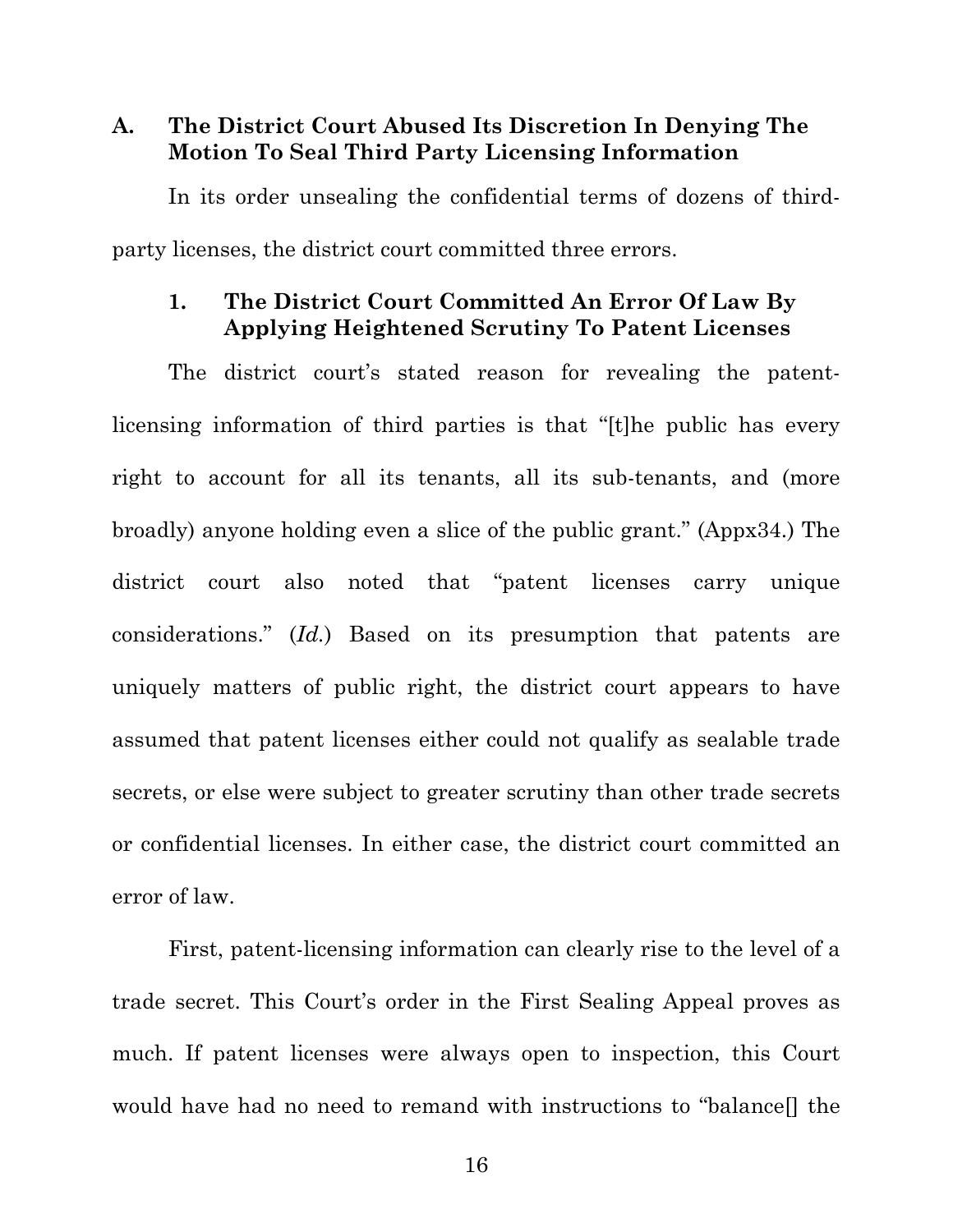public's right of access against the interests of the third parties in shielding their financial and licensing information from public view." *Uniloc 2017*, 964 F.3d at 1364.

Second, even if the district court recognized that patent licenses could qualify for sealing, it erroneously applied heightened scrutiny to requests to seal information about such licenses. In particular, the district court distinguished case law from this Court and the Ninth Circuit regarding the sealing of "image licensing or product financial information" on the grounds that "patent licenses carry unique considerations." (Appx34 (distinguishing *Samsung*, 727 F.3d at 1225–26 and *In re Elect. Arts*, 298 F. App'x at 568).) The district court then recited the considerations that, in its mind, made requests to seal patent licenses different from requests to seal any other kind of trade secret. (Appx34.)

Notably, the district court did not cite any law that supports treating patent licenses differently. And this Court has never held that the burden to seal patent licensing information is higher than it is for any other type of trade secret. To the contrary, this Court applies the law of the regional circuit to questions of sealing precisely because the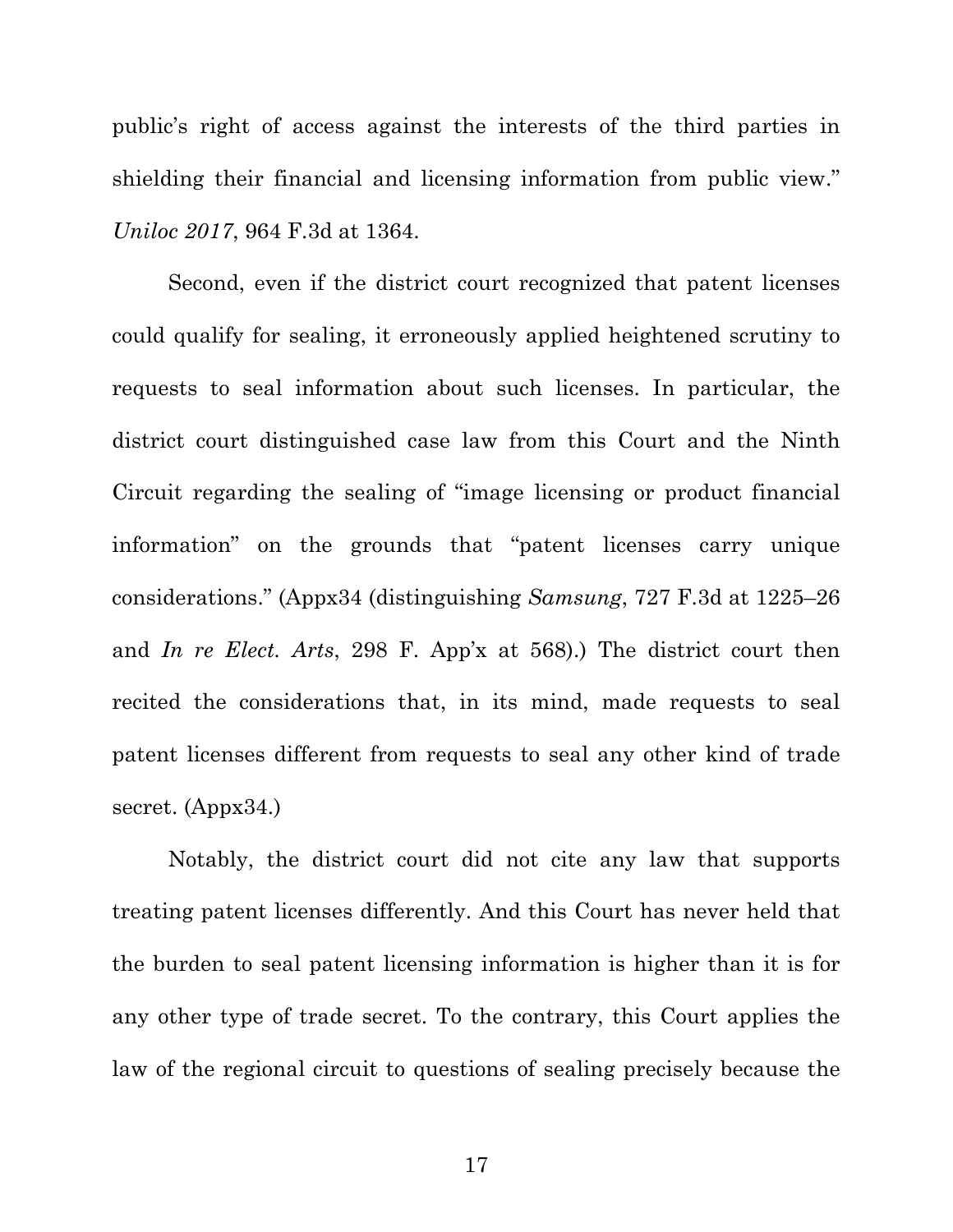standard for sealing is not unique to patent licenses. *Uniloc 2017*, 964 at 1357; *Samsung*, 727 F.3d at 1221. As noted above, this Court's remand order makes clear that the district court was to apply the same balancing test as it would for any other information that is sought to be sealed. *Uniloc 2017*, 964 F.3d at 1364. The district court did not do so.

Ultimately, the district court's belief that patent licenses "carry unique considerations" (Appx34) appears to have led it to apply a higher standard to patent licenses than the standard articulated by the Ninth Circuit and this Court. Because the law does not treat requests to seal patent licensing information differently than other trade secrets, the district court erred by citing "unique considerations" to patent licenses in analyzing the requests to seal.

### <span id="page-25-0"></span>**2. The District Court Committed An Error Of Law By Weighing Factors Beyond The Public's Understanding Of The Judicial Process**

The district court made a second error of law when weighing irrelevant factors as part of analyzing the "public interest." Without citing authority, the district court suggested a series of hypothetical benefits that could come from disclosing confidential patent licensing terms. (Appx34.) These included the public's interest in "inspecting the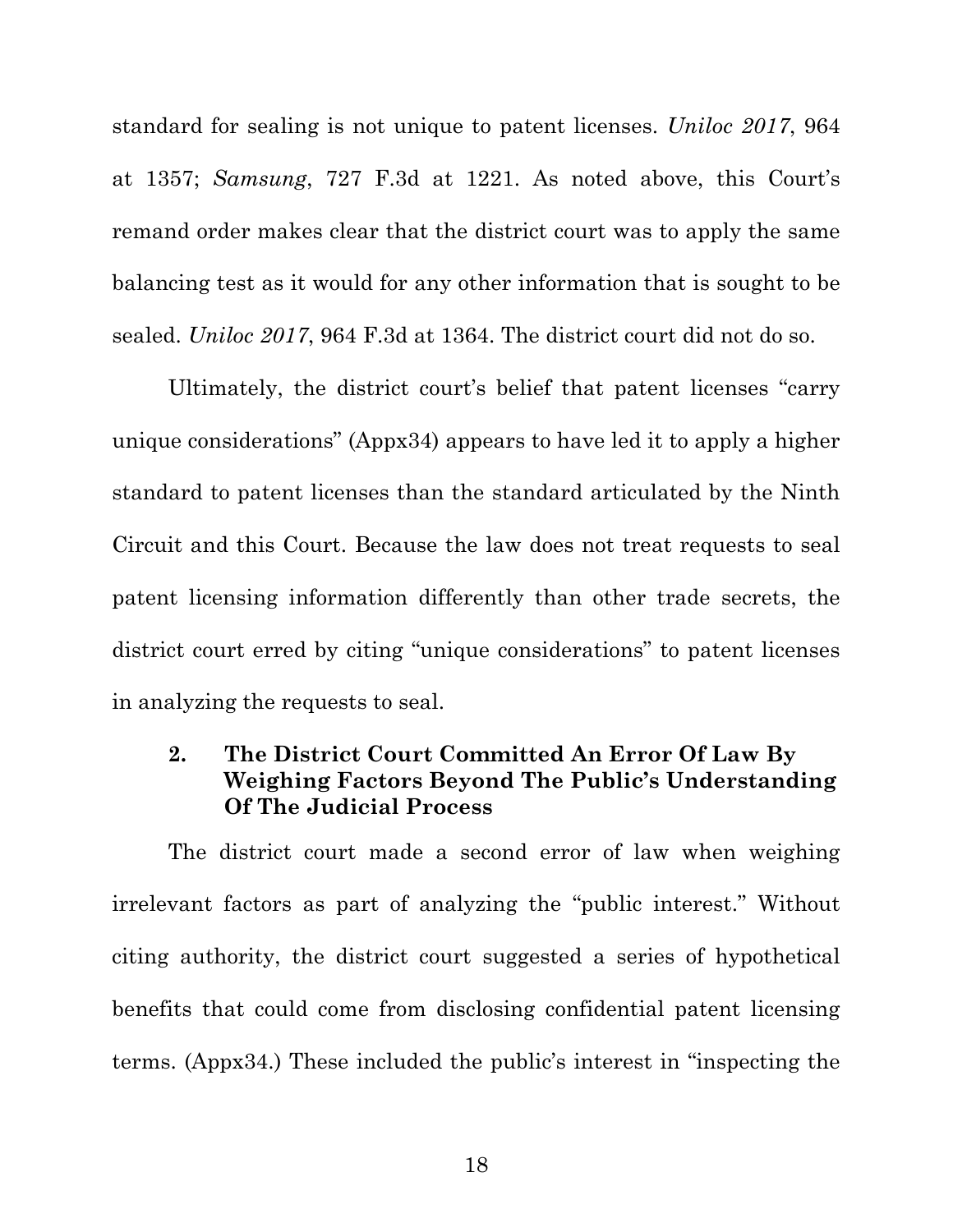valuation" of patents, "offering up-front cost evaluations of potentially infringing conduct," and "inform[ing] reasonable royalties in other courts." (*Id.*) But none of these considerations is relevant to the sealing analysis, and the court erred by relying on them.

"The presumption in favor of public access to court documents is based on 'promoting the public's understanding of the judicial process and of significant public events.'" *Samsung*, 727 F.3d at 1226 (quoting *[Valley Broad. Co. v. U.S. Dist. Court for Dist. of Nev.](https://1.next.westlaw.com/Link/Document/FullText?findType=Y&serNum=1986144422&pubNum=0000350&originatingDoc=I3df7d6950bdc11e3a98ec867961a22de&refType=RP&fi=co_pp_sp_350_1294&originationContext=document&transitionType=DocumentItem&contextData=(sc.DocLink)#co_pp_sp_350_1294)*, [798 F.2d 1289,](https://1.next.westlaw.com/Link/Document/FullText?findType=Y&serNum=1986144422&pubNum=0000350&originatingDoc=I3df7d6950bdc11e3a98ec867961a22de&refType=RP&fi=co_pp_sp_350_1294&originationContext=document&transitionType=DocumentItem&contextData=(sc.DocLink)#co_pp_sp_350_1294)  [1294 \(9th Cir.](https://1.next.westlaw.com/Link/Document/FullText?findType=Y&serNum=1986144422&pubNum=0000350&originatingDoc=I3df7d6950bdc11e3a98ec867961a22de&refType=RP&fi=co_pp_sp_350_1294&originationContext=document&transitionType=DocumentItem&contextData=(sc.DocLink)#co_pp_sp_350_1294) 1986)). In other words, the purpose of public access to judicial materials is to help the public understand, evaluate, and have confidence in *events occurring in the judicial system*. In contrast, commercial interests in the information to be sealed, such as "[s]hareholders' interests in determining financial risks and consumers' interests in manufacturing and pricing decisions," are not relevant. *Samsung*, 727 F.3d at 1226.

Here, the district court's "public interest" considerations are based on its predictions about how disclosure of patent licenses would lead to a more efficient market for patent licensing. (Appx34.) This is precisely the type of general consumer or commercial interest that this Court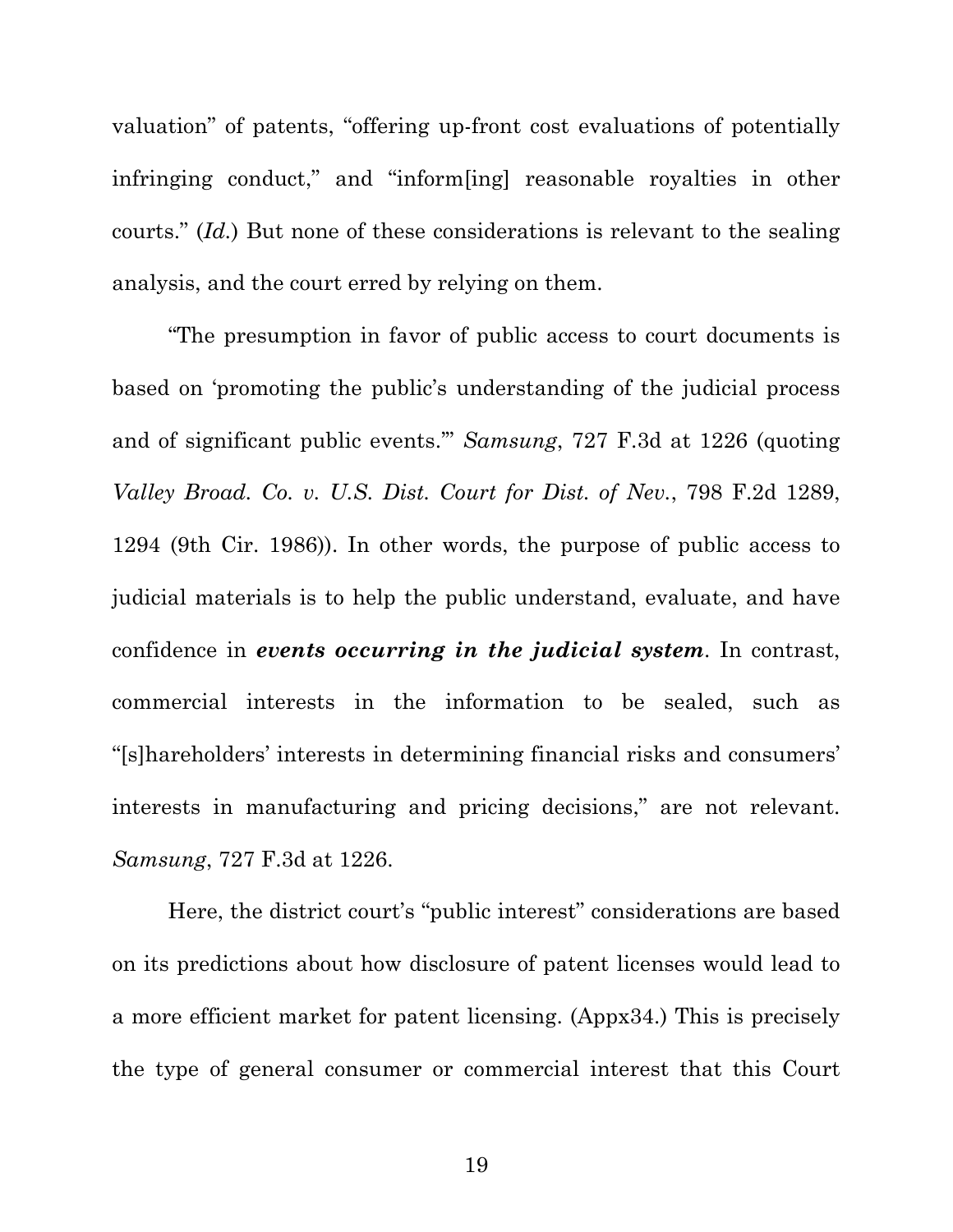found to be irrelevant in *Samsung*. In fact, just as in *Samsung*, the district court's assumption that disclosure would affect licensing activity in the marketplace "further underscores the potential harm that [the third parties] could face if their detailed financial information becomes public." 727 F.3d at 1226. The reason that the third parties here have an interest in maintaining the agreed-upon confidentiality of their licensing terms is precisely so that others cannot use this information against them in the market. The district court thus erred as a matter of law by citing the commercial implications of disclosure as a reason to disclose the confidential trade secrets of third parties, rather than as a reason to seal them.

### <span id="page-27-0"></span>**3. The District Court Committed An Error Of Fact By Finding That Irrelevant Details Of Individual Third-Party Licenses Went To The "Heart" Of The Dispute**

In addition to citing an erroneous legal standard, the district court relied on an erroneous finding of fact. The district court found it "conclusive" on the sealing issue that "the dates and dollar amounts involved in Uniloc's patent licenses 'go to the heart of' the primary dispute." (Appx34 (citation omitted).) This finding was in error.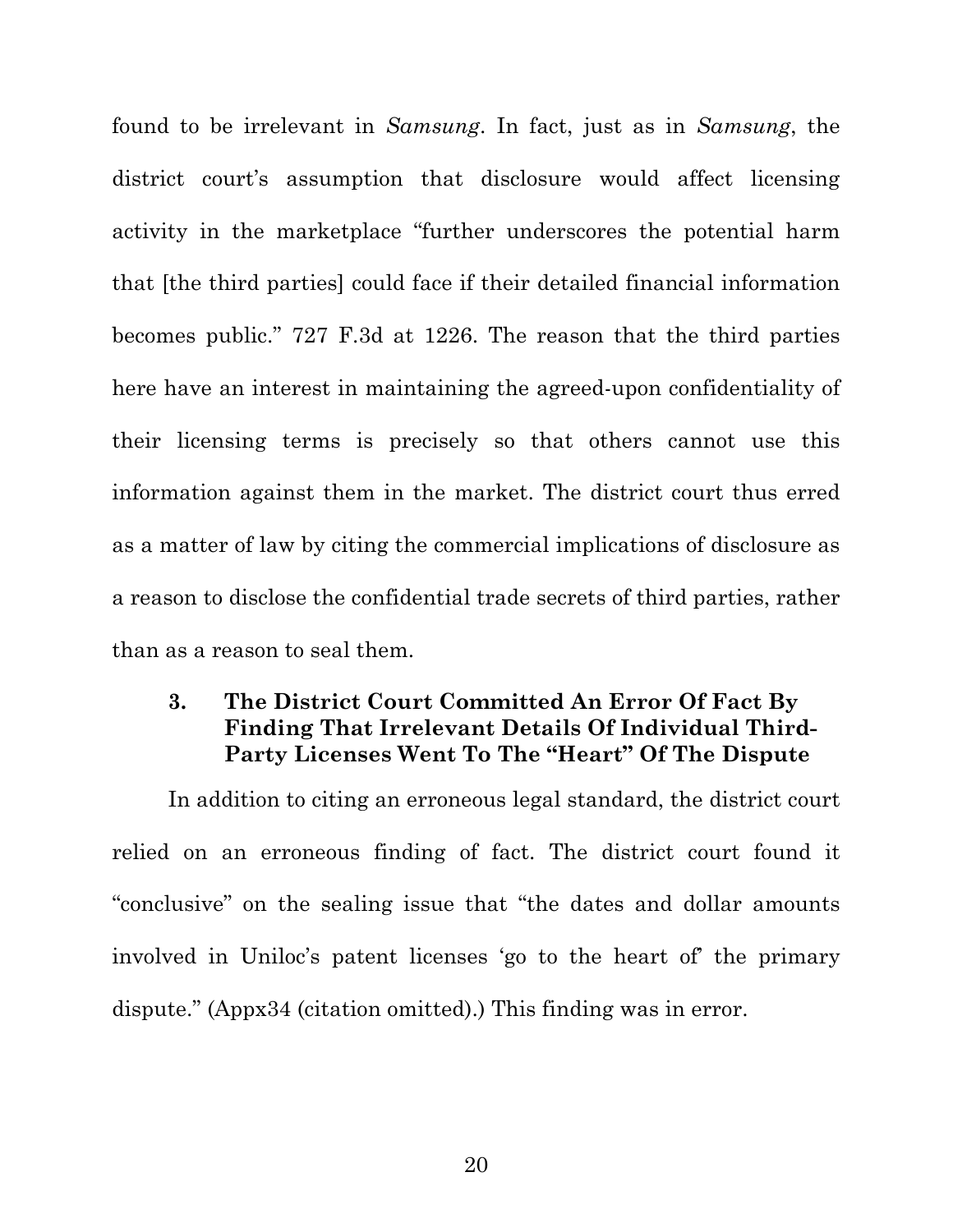Contrary to the district court's characterization, the parties' standing dispute did not turn on the details of any third-party license or on how to calculate Uniloc's monetization revenue. Rather, the heart of the dispute was a legal issue based on undisputed facts in the public record. (Appx897 ("Our facts are uncontested.").) The material facts were:

(1) Uniloc granted Fortress a license to Uniloc's patents;

(2) Fortress's license included an unfettered right to grant sublicenses to any party if an "Event of Default" occurred;

(3) An "Event of Default" would occur if Uniloc failed to generate at least \$20 million in revenue over a specified period of time; and

(4) Uniloc generated only \$14 million over that period, triggering an Event of Default.

(Appx892, Appx897.) All of these uncontested facts and contractual provisions were in the public record. (*Id.*) The public thus had access to all the information central to the district court's decision.

Although the public already knew that Uniloc's total monetization was \$14 million, the district court suggested that the public had the right to review "the Court's calculation of Uniloc's actual monetization." (Appx35.) But the district court did not discuss or appear to perform any calculation of Uniloc's aggregate licensing revenue. Instead, Uniloc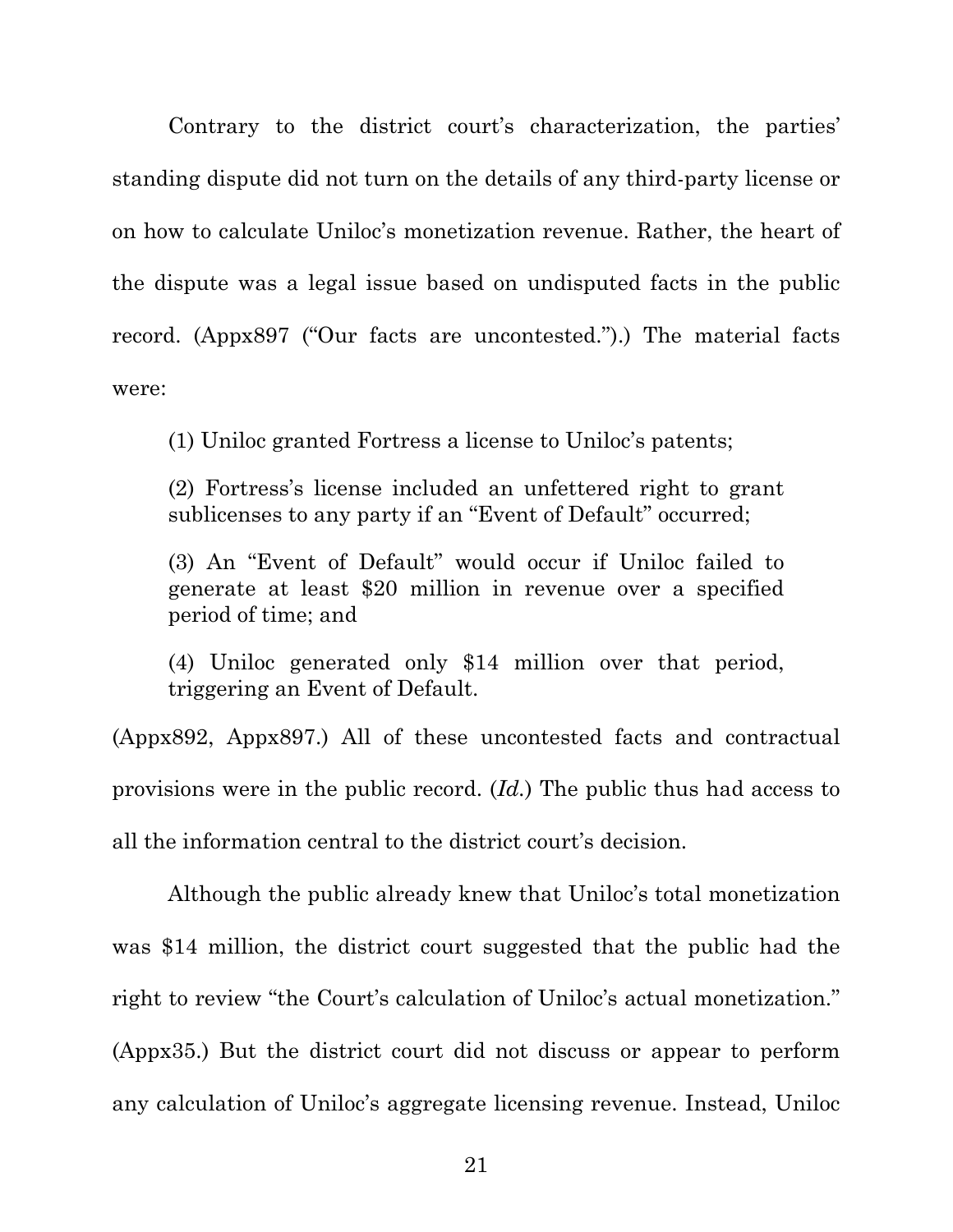conceded that the total licensing revenue was \$14 million, substantially less than the \$20 million it was required to generate. (Br. 46.) Because this fact was uncontested, the public had no need to see each individual license to confirm Uniloc's total revenue. (Appx897.)

Nor did it matter to Apple's motion which third party paid Uniloc which amount. While the public may have been curious about the details of each individual license, those details were "not central to a decision on the merits." *Samsung*, 727 F.3d at 1228. The only licensing terms that were central to the district court's decision were the provisions in the agreements between Uniloc and Fortress, and all relevant provisions of those agreements were placed in the public record. (*See* Appx892 (public order on the merits containing the key provisions).) The public thus had access to the total revenue figure and every relevant contractual provision at issue. That is all the information necessary to understand the basis for Apple's motion and the district court's resolution of it. No further unsealing was warranted. (*See* Appx762-772, Appx807-837.)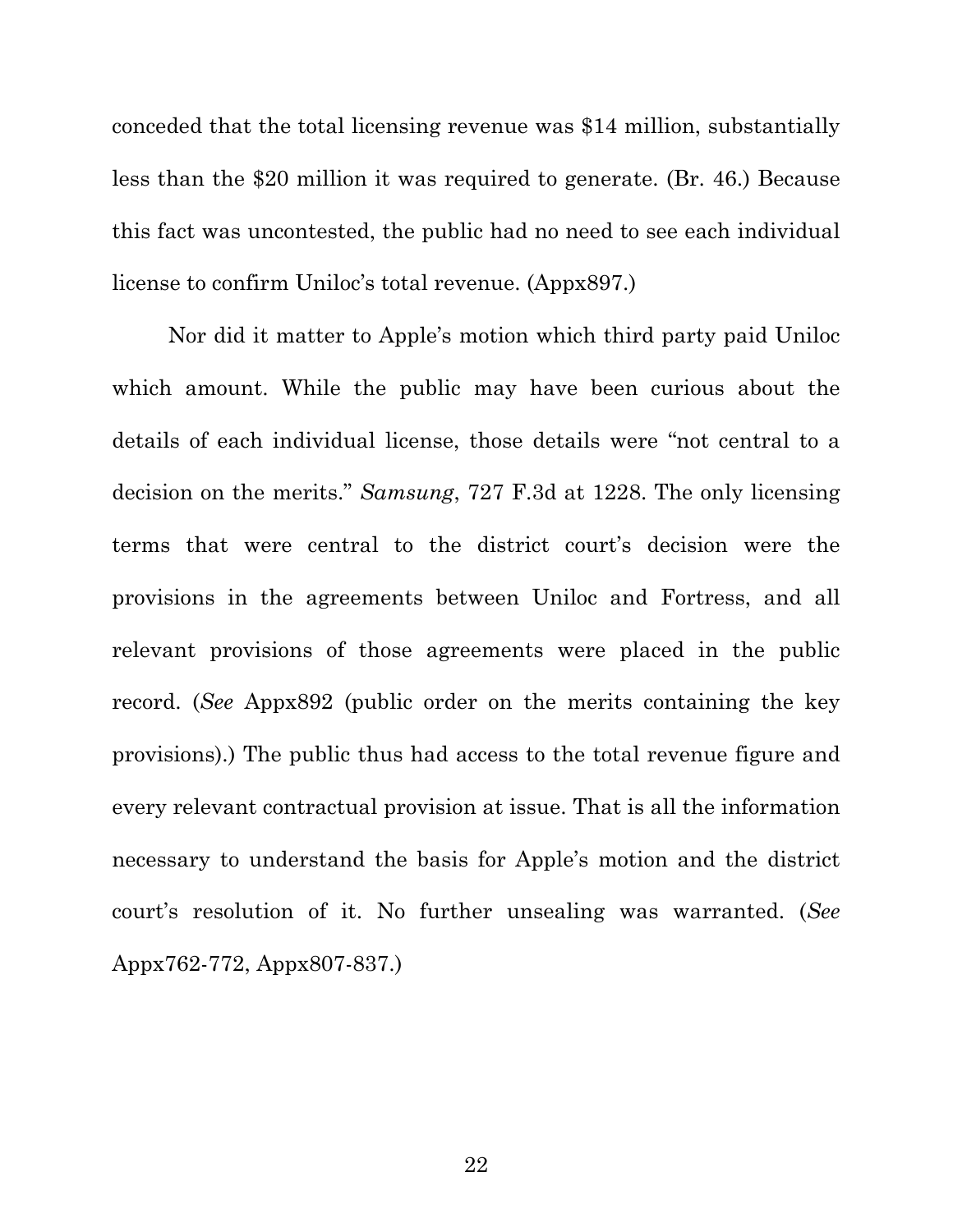#### <span id="page-30-0"></span>**4. At Minimum, Wholly Irrelevant Licensing Information Should Remain Sealed**

As stated above, the only licensing information of public interest here was the \$14 million that Uniloc generated in the aggregate, a figure that was already public and never in dispute. However, to the extent the public is determined to have an interest in viewing the terms of the underlying licenses, that interest is limited in scope. At most, that interest could extend only to the amounts and dates of the licenses within the relevant timeframe of April 1, 2016 to March 31, 2017.

Licenses dated outside of that timeframe are irrelevant to the district court's decision on the merits. Those licenses do not contribute to the calculation of the \$14 million figure; disclosure of their terms would not further the public interest in understanding the issues in any way. *See Samsung*, 727 F.3d at 1228 ("[D]ata concerning Apple's customers outside of the United States would not assist the public's understanding of Apple's damages in the United States—the only damages at issue in this case."). Thus, at a minimum, the identities, dates, and amounts for licenses outside of the April 1, 2016 to March 31, 2017 timeframe should remain sealed.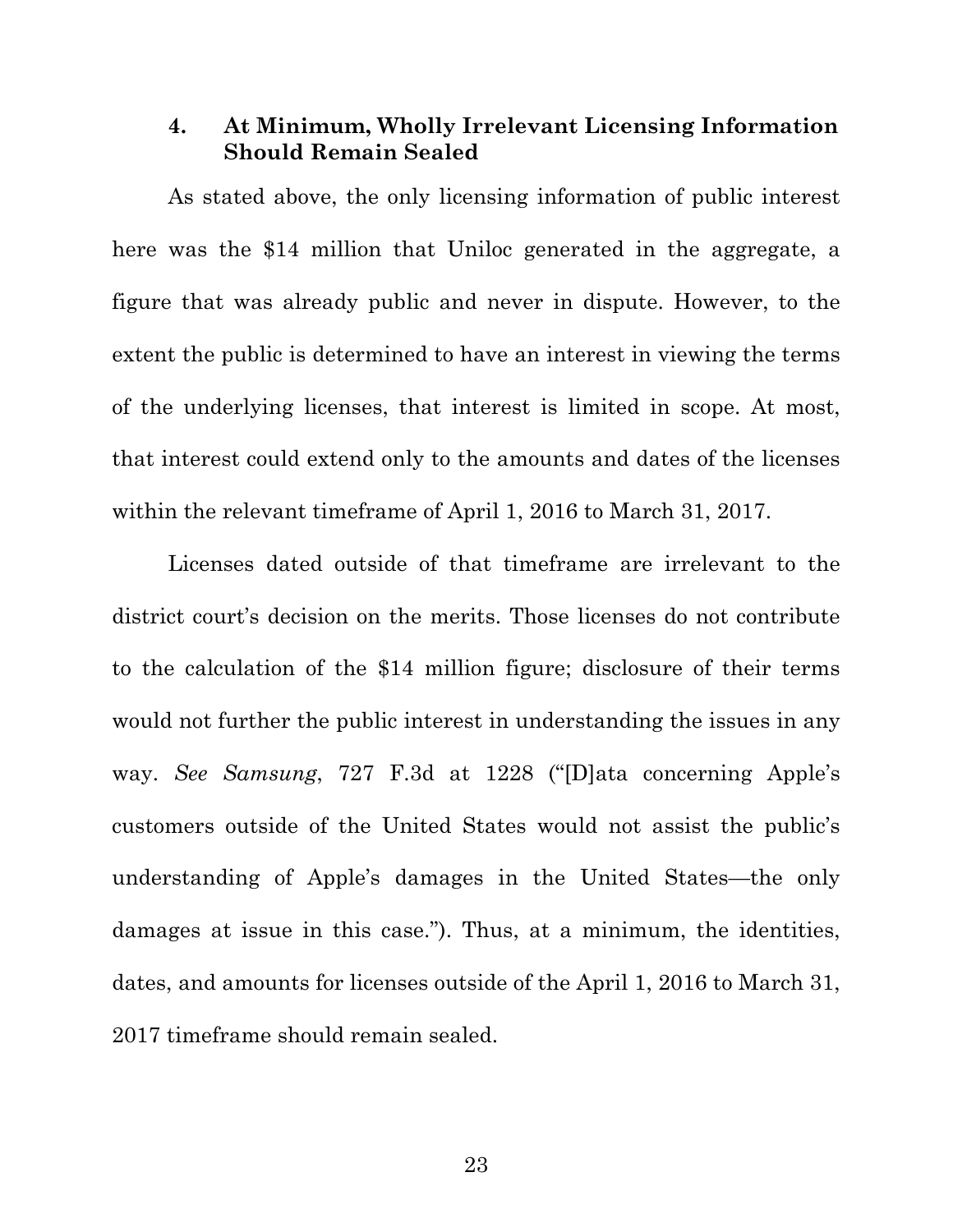Further, for licenses within the relevant timeframe, the licensing amounts and dates are the only information that could be relevant; the *identity* of the third parties would not be a matter of public interest. Knowing *which* third party paid what amount has no bearing on verifying that Uniloc generated \$14 million in the aggregate. The district court appeared to recognize as much, focusing its attention on "public access to the underlying *amounts* and *dates* of Uniloc's patent licenses," not the identity of the licensees. (Appx35 (emphasis added).) Thus, even if the dates and amounts of those licenses are to be disclosed, the identities of the licensees should remain under seal.

#### <span id="page-31-0"></span>**B. The District Court Incorrectly Refused To Seal Third-Party Licensing Information Contained Within Fortress's Internal Investment Memorandum**

With respect to the Fortress investment memorandum, the district court took a different tack. Rather than address the substance of the sealing issue, the court resolved it on procedural grounds. In particular, the court rejected the Jacobs Declaration as non-compliant with its local rules because it was not filed by Fortress as the *"*Designating Party" pursuant to N.D. Cal. Local Rule 79-5(e)(1). (Appx35.) Based solely on this perceived non-compliance with its local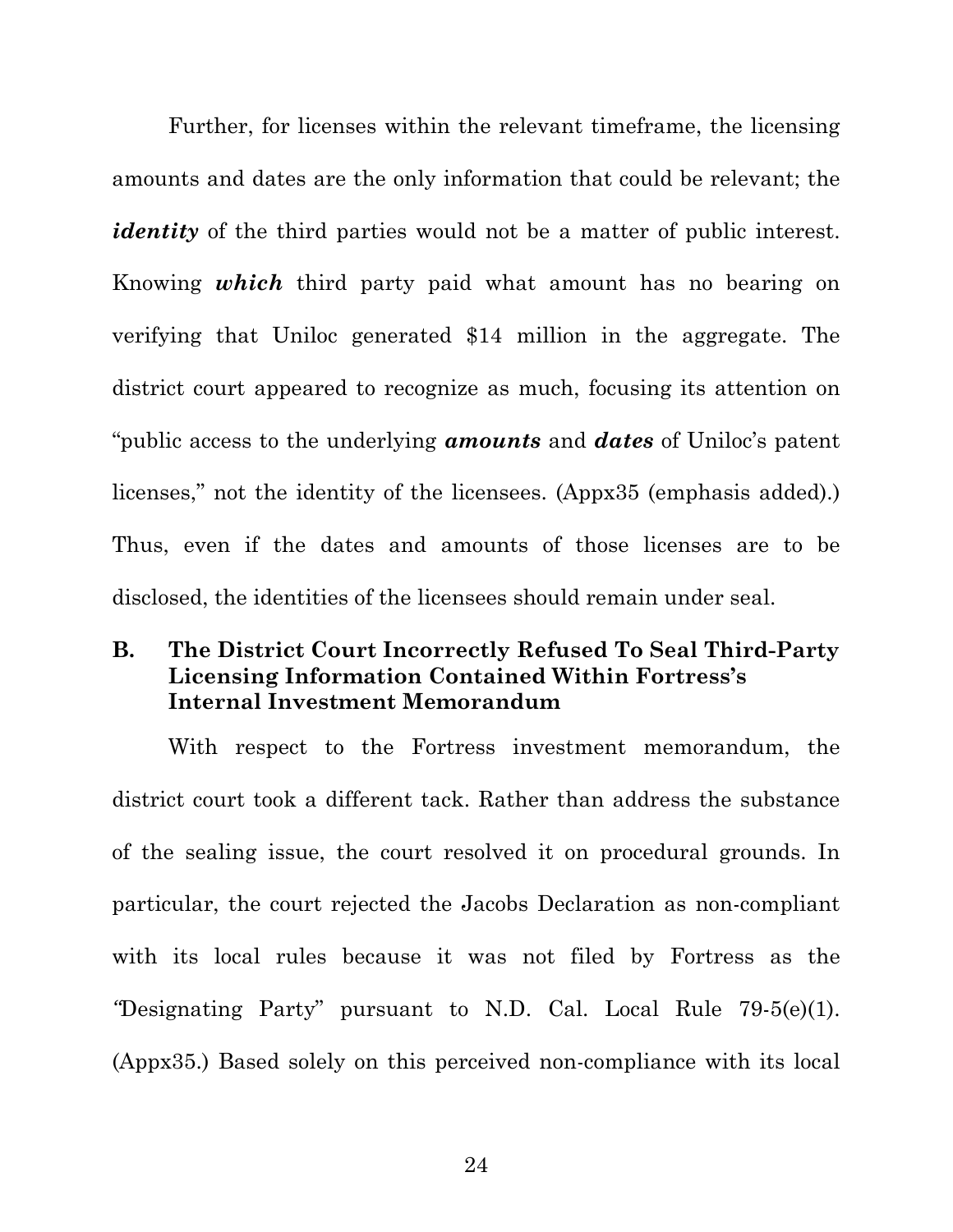rules, the district court ordered the *entirety* of the Fortress memorandum unsealed. (*Id.*) This was error for two reasons.

First, any procedural failings of Uniloc and Fortress cannot justify unsealing the information of third parties. As this Court stated in the First Sealing Appeal, "such third parties were not responsible for Uniloc's [violation of the local rules]" and therefore their information should not be unsealed on that basis. *Uniloc 2017*, 964 F.3d at 1363–64. For the reasons stated above, this information should remain sealed because the interests of those third parties outweigh the public's interest in seeing individual licensing details that had no effect on the district court's decision.

Second, the district court appeared to discount or disregard the Jacobs Declaration as "hearsay." (Appx35.) To the extent the district court believed that counsel cannot provide evidence to support sealing, the district court erred.[4](#page-32-0) Courts in the Northern District of California

<span id="page-32-0"></span><sup>4</sup> The district court also appeared to reject the declaration because it was filed by Uniloc. (Appx35.) However, Mr. Jacobs, along with his cocounsel James Foster of the law firm of Prince Lobel Tye LLP, also represented Fortress in connection with discovery materials produced in the various litigations between Uniloc and Apple, including the investment memorandum. (Br. 61.)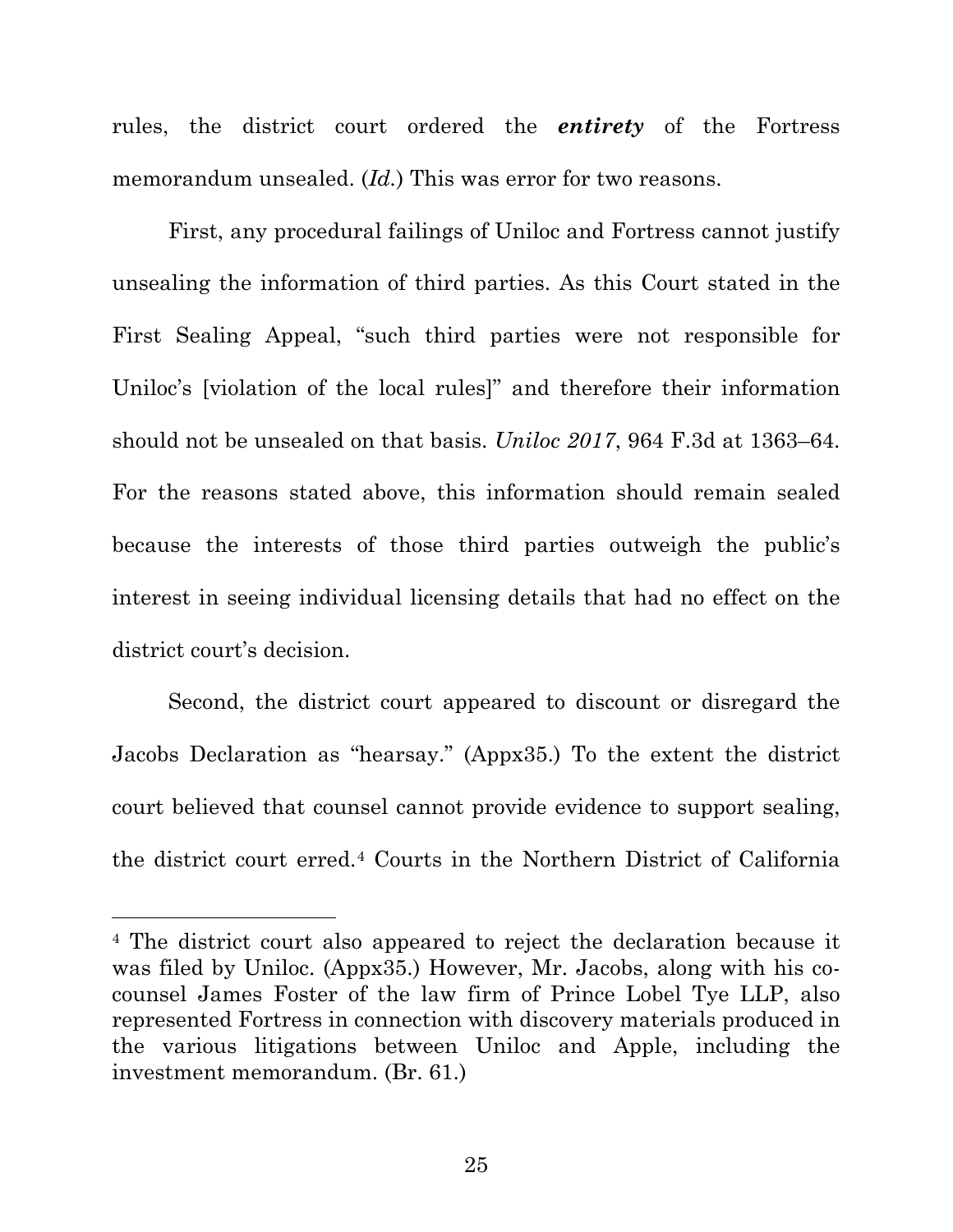routinely accept declarations of counsel as evidence in support of motions to seal. (*See, e.g.*, Appx963-967, Appx1038-1041.) And here, Mr. Jacobs was a logical declarant because he could speak to the sensitive nature of both Fortress's investment analysis and the third-party licensing information nested within it. Mr. Jacobs spoke to both Fortress and dozens of third parties in assembling evidence to support their requests to seal their sensitive information. (*See* Appx702-703, Appx764-772, Appx621-623.) No public interest would be served in ignoring declarations in support of requests to seal from attorneys with knowledge of the relevant facts, and no caselaw supports that result. Thus, the Jacobs Declaration should not have been rejected as a "hearsay" declaration simply because it came from counsel.

#### <span id="page-33-0"></span>**V. CONCLUSION AND STATEMENT OF RELIEF SOUGHT**

This Court should reverse the district court's denial of the motions to seal and remand with instructions to seal the third-party patent licensing information.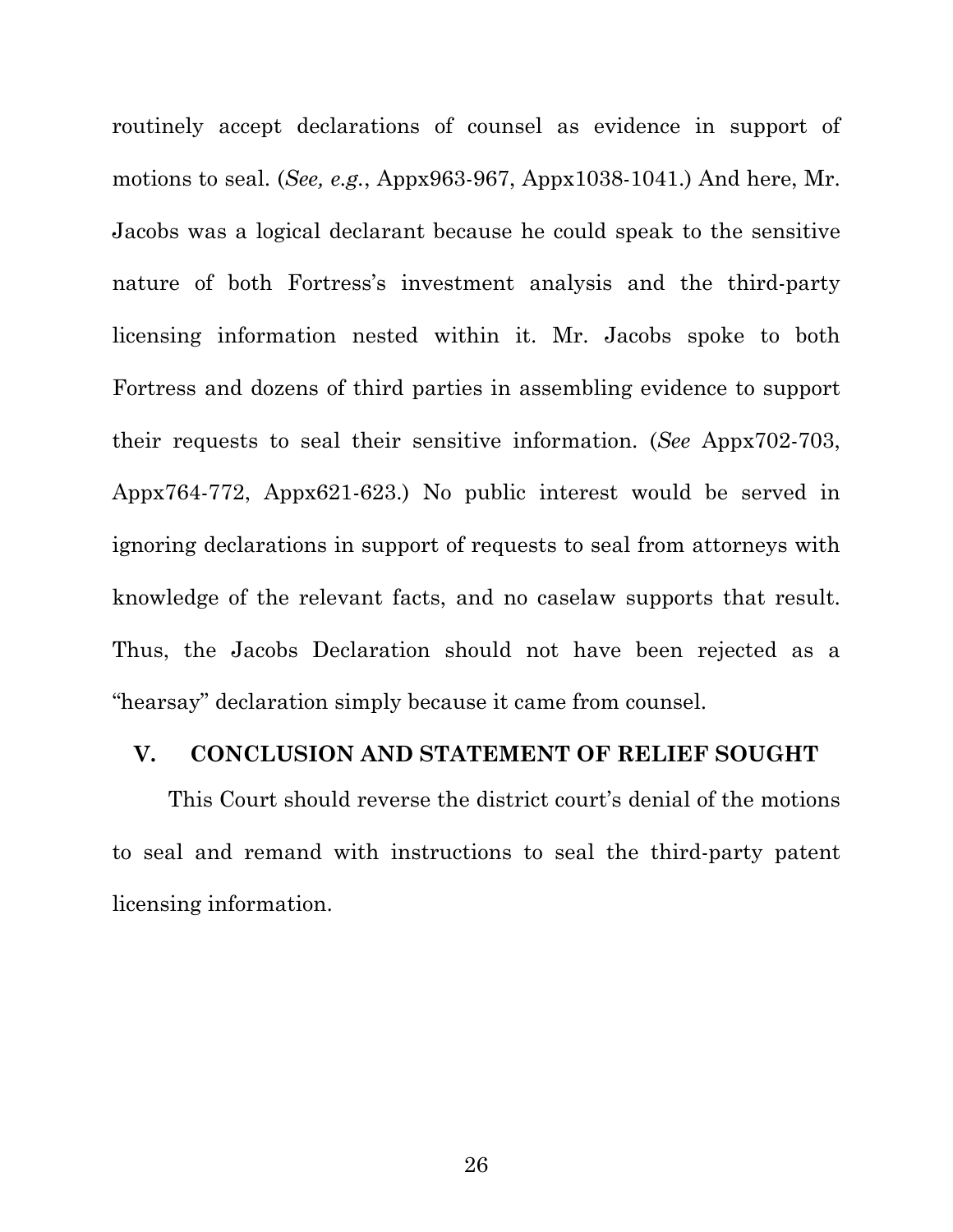Dated: May 13, 2021 Respectfully submitted,

*/s/ Doug J. Winnard* MICHAEL T. PIEJA ALAN E. LITTMANN DOUG J. WINNARD GOLDMAN ISMAIL TOMASELLI BRENNAN & BAUM L.L.P. 22 South Wacker Dr., 22nd Floor Chicago, Illinois 60606 Telephone: (312) 681-6000 Facsimile: (312) 881-5191 mpieja@goldmanismail.com alittmann@goldmanismail.com dwinnard@goldmanismail.com

*Counsel for Defendant-Appellee Apple Inc.*